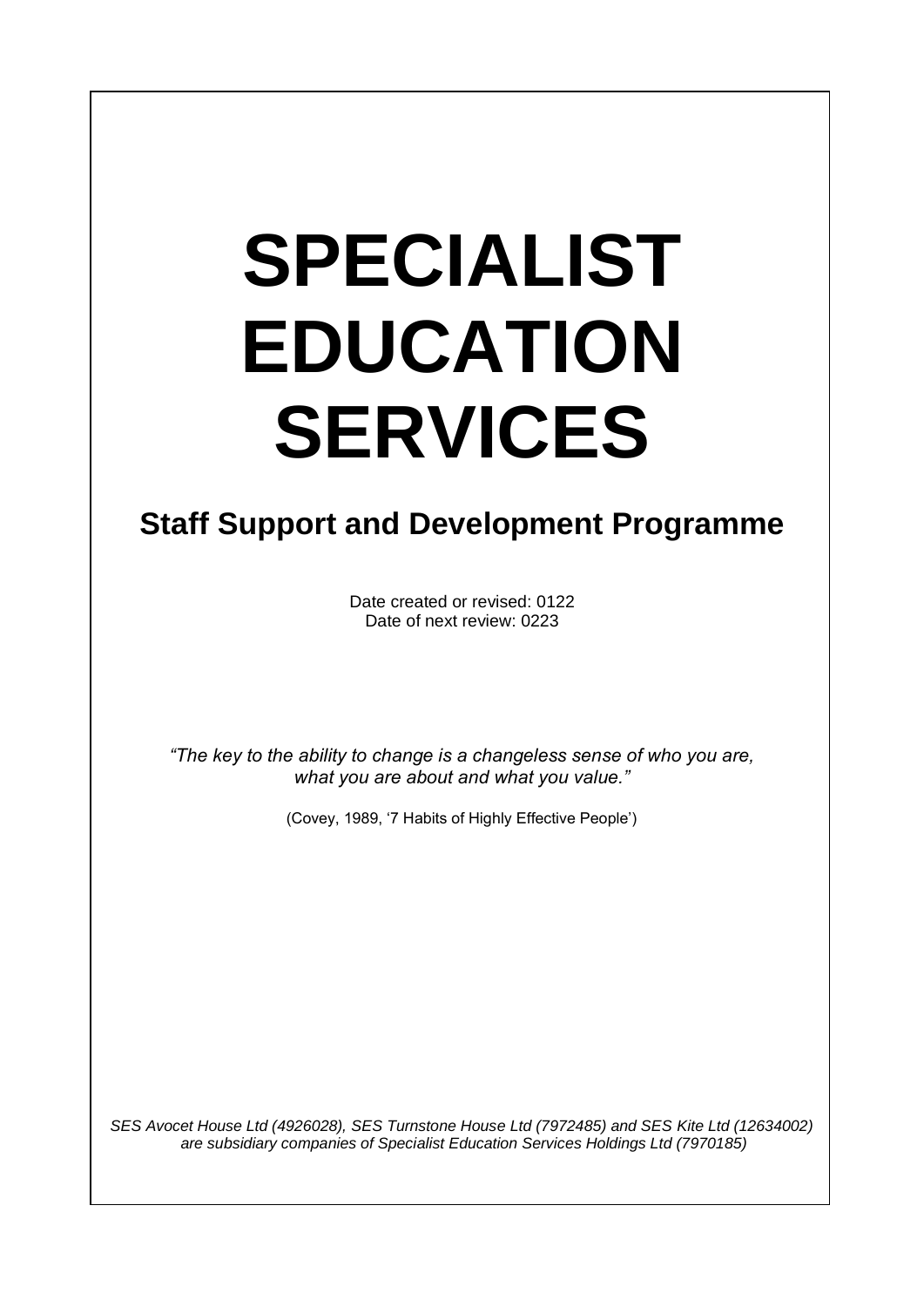#### **CONTENTS**

| 1              |                                       | <b>PREAMBLE</b><br>$\overline{2}$                                                                                                                                                              |                |  |  |
|----------------|---------------------------------------|------------------------------------------------------------------------------------------------------------------------------------------------------------------------------------------------|----------------|--|--|
| $\mathbf{2}$   | <b>INTRODUCTION</b><br>$\overline{2}$ |                                                                                                                                                                                                |                |  |  |
| 3              | <b>PRINCIPLES AND VALUES</b><br>3     |                                                                                                                                                                                                |                |  |  |
| 4              | <b>PROGRAMME OBJECTIVES</b>           |                                                                                                                                                                                                |                |  |  |
| 5              | <b>SCOPE OF THE PROGRAMME</b>         |                                                                                                                                                                                                |                |  |  |
|                | 5.1                                   | <b>Communication Structures</b>                                                                                                                                                                | 4              |  |  |
|                | 5.2                                   | Interview                                                                                                                                                                                      | 4              |  |  |
|                | 5.3                                   | Induction and Foundation Training                                                                                                                                                              | 5              |  |  |
|                | 5.4                                   | Supervision                                                                                                                                                                                    | 5              |  |  |
| 6              |                                       | PERSONAL SUPPORT MEETINGS                                                                                                                                                                      |                |  |  |
|                | 6.1                                   | Aims of Personal Support Meetings                                                                                                                                                              | $\overline{7}$ |  |  |
|                | 6.2                                   | The Personal Support Partner                                                                                                                                                                   | $\overline{7}$ |  |  |
|                | 6.3                                   | <b>Confidentiality in Personal Support Meetings</b>                                                                                                                                            | 8              |  |  |
| $\overline{7}$ | PROFESSIONAL DEVELOPMENT MEETINGS     |                                                                                                                                                                                                |                |  |  |
|                | 7.1                                   | Line Manager's Role                                                                                                                                                                            | 11             |  |  |
|                | 7.2                                   | <b>Monitoring Progress</b>                                                                                                                                                                     | 13             |  |  |
|                |                                       | 7.2.1 Observation                                                                                                                                                                              | 13             |  |  |
|                |                                       | 7.2.2 Planning Professional Development Meetings                                                                                                                                               | 14             |  |  |
|                | 7.3                                   | <b>Reviewing Outcomes and Performance</b>                                                                                                                                                      | 16             |  |  |
|                | 7.4                                   | <b>Responsibility for Reviews</b>                                                                                                                                                              | 16             |  |  |
|                | 7.5                                   | <b>Timing of Reviews</b>                                                                                                                                                                       | 17             |  |  |
|                | 7.6                                   | Confidentiality                                                                                                                                                                                | 17             |  |  |
|                | 7.7                                   | <b>Access to Outcomes and Written Plans</b>                                                                                                                                                    | 17             |  |  |
|                | 7.8                                   | Links Between Pay, Career Stages and Performance                                                                                                                                               |                |  |  |
|                |                                       | Management                                                                                                                                                                                     | 18             |  |  |
|                |                                       | 7.8.1 Appraisals and Professional Core Standards                                                                                                                                               | 18             |  |  |
|                | 7.9                                   | Performance Weaknesses                                                                                                                                                                         | 19             |  |  |
| 9              |                                       | <b>SES KITE: OPERATIONAL DIFFERENCE</b>                                                                                                                                                        | 19             |  |  |
| 9              |                                       | <b>REFERENCE DOCUMENTATION</b>                                                                                                                                                                 | 20             |  |  |
| 10             | <b>APPENDICES</b>                     |                                                                                                                                                                                                |                |  |  |
|                | 9.1<br>9.2<br>9.3                     | Professional Development Meeting and Personal Support Meeting<br><b>Recording Sheet</b><br><b>Personal Report</b><br>Line Manager's Checklist for Professional Development Plan Review Meeting |                |  |  |
|                | 9.4                                   | Personal Development Plan Outline and Example Plans<br>Specialist Education Services: Staff Support and Development Programme: Policy and Practice: 0122                                       |                |  |  |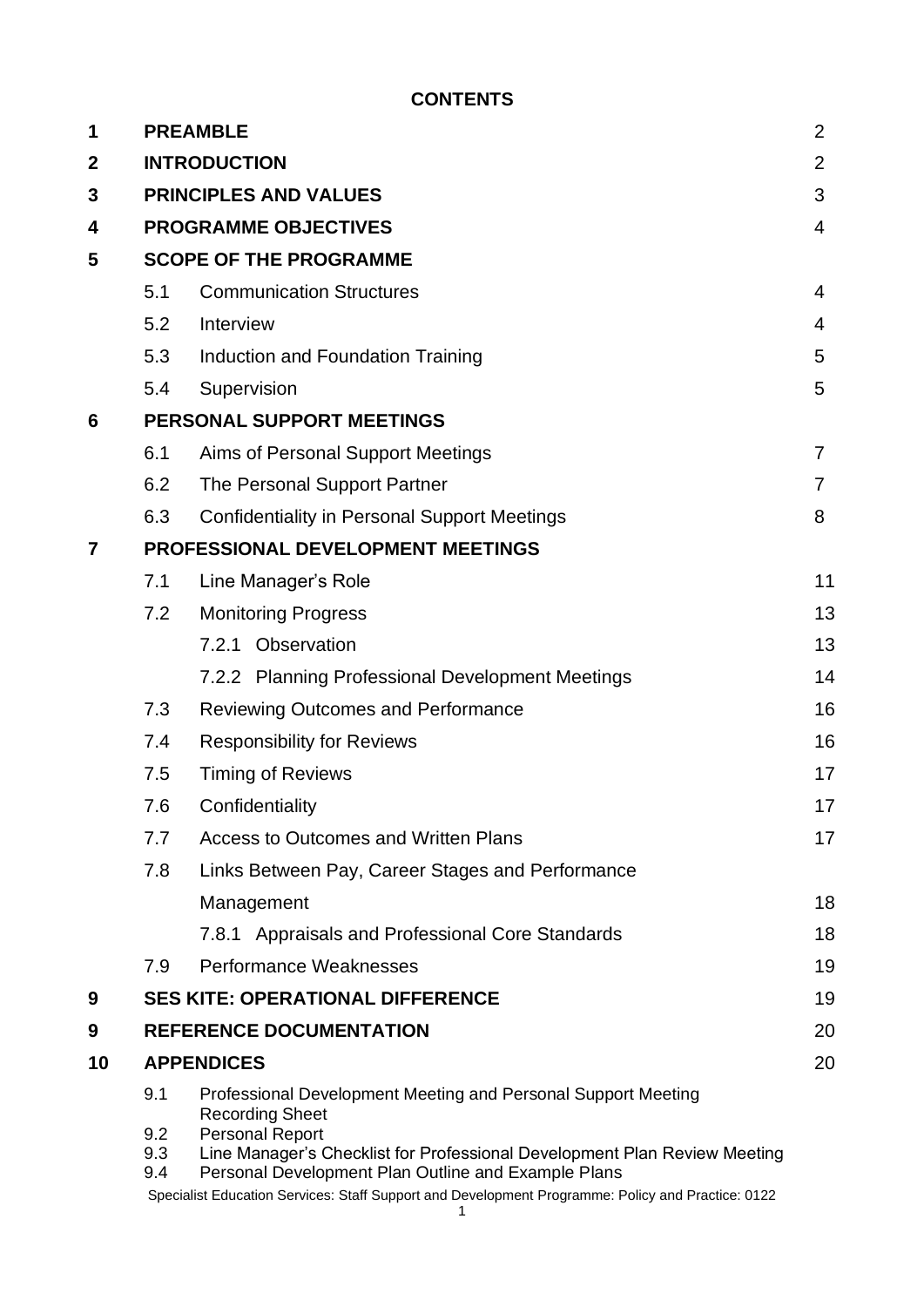#### **1 PREAMBLE**

This programme has been designed to meet the developing needs of a multidisciplinary service. The word 'staff' should be read as including all staff employed at Avocet House, Turnstone House and SES Kite homes, regardless of role and responsibility.

Specialist Education Services recognises the principles and best practice associated with performance management for staff and seeks to provide for opportunities beyond those achieved in the maintained or independent sector. The Staff Support and Development Programme is designed to be the vehicle to achieve this. There will be appropriate variations across the employee team but these will not compromise or conflict with the principles and values outlined below.

### **Specialist Education Services recognises that the aims and objectives of SES CAN ONLY be achieved through PEOPLE**

#### **2 INTRODUCTION**

The Staff Support and Development Programme (SSDP) describes the processes and structures intended to help individual staff with their professional development and career planning, to help ensure that the in service training and personal development of staff matches the complementary needs of individuals and SES, and to ensure that systems are responsive to both personal and professional needs. It is intended to promote discussion between staff with regard to improving the quality of service we offer.

In order to meet the needs of children and young adults in our care the support and development of the staff team as a whole, and the individuals within it, is of crucial importance. Specialist Education Services believes that staff support and development is a continuous process for all staff, whatever their role and responsibilities, from appointment to leaving. It is a reciprocal process of mutual benefit to individuals, groups of staff and the establishment as a whole, and involves a range of procedures and processes.

There is in existence a network of formal mechanisms as part of the Staff Support and Development Programme that starts with Interviews and moves through Induction and Supervision, which in turn links professional development planning and personal support. Communication systems as illustrated by the range of staff meetings, handovers, casework meetings and staff well-being facilitation, and the availability of extensive documentation on policy and practice issues, all underpin staff support and development. These are expressed diagrammatically in Fig.1 after section 5.4.

Similarly there is a range of informal support mechanisms built in to being part of a team that underline the shared responsibility of all staff to support one another.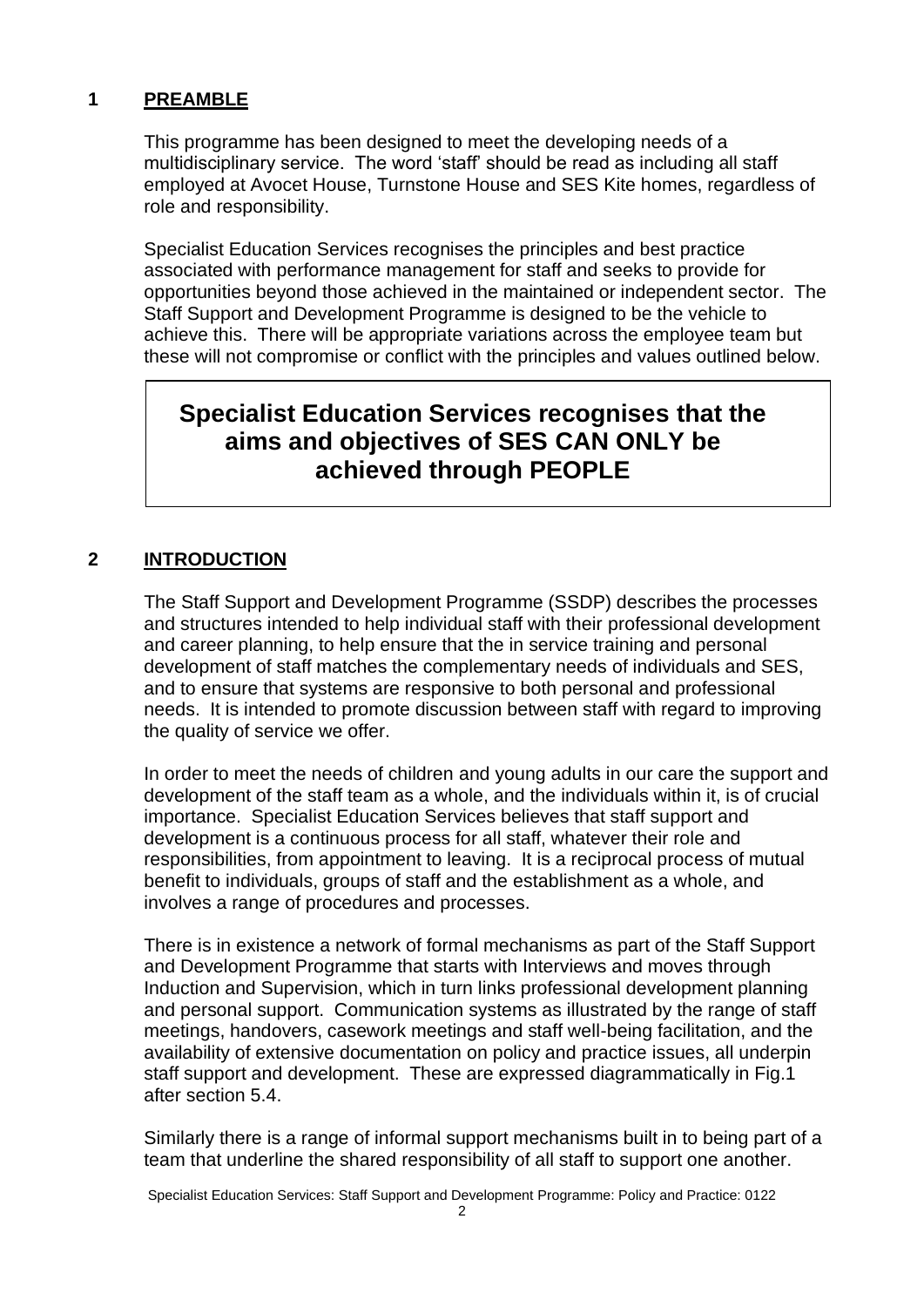#### **3 PRINCIPLES AND VALUES**

The following principles and values will be actively pursued and maximised:

- We will treat each other with dignity and respect
- We will communicate with each other in an open and frank manner
- We recognise that all our people want to do a good job
- We recognise that individuals want to know exactly what is expected of them
- Individuals will be recognised for their contribution
- We all need to be aware of the potential for unconscious discrimination and to avoid assumptions about individuals based on stereotypes.
- We recognise that all individuals should have the opportunity to achieve their potential through agreed objectives, access to professional development and assessment of their performance.
- We recognise that all individuals should have the same opportunities regardless of age, gender, disability, racial or ethnic group, religious beliefs and background.

All staff are committed to continuous improvement demonstrated by:

- Defining the constant purpose of the organisation and the improvement of principles and values
- Ensuring that there is a continuous programme of education and selfimprovement for everyone in the organisation
- Removing all the barriers that prevent improvement and open communication being achieved
- Ensuring that all their actions demonstrate the integrity of the principles and values.

The process of Staff Support and Development should be characterised by a commitment to:

- Approachability
- Personal interaction
- Constructive critical feedback
- Confidentiality
- Career quidance
- Reassurance
- Confidence building
- Team building
- Consultancy
- Input from external consultants
- Social gatherings
- Professional growth
- Opportunities to deal with personal issues
- A striving for high quality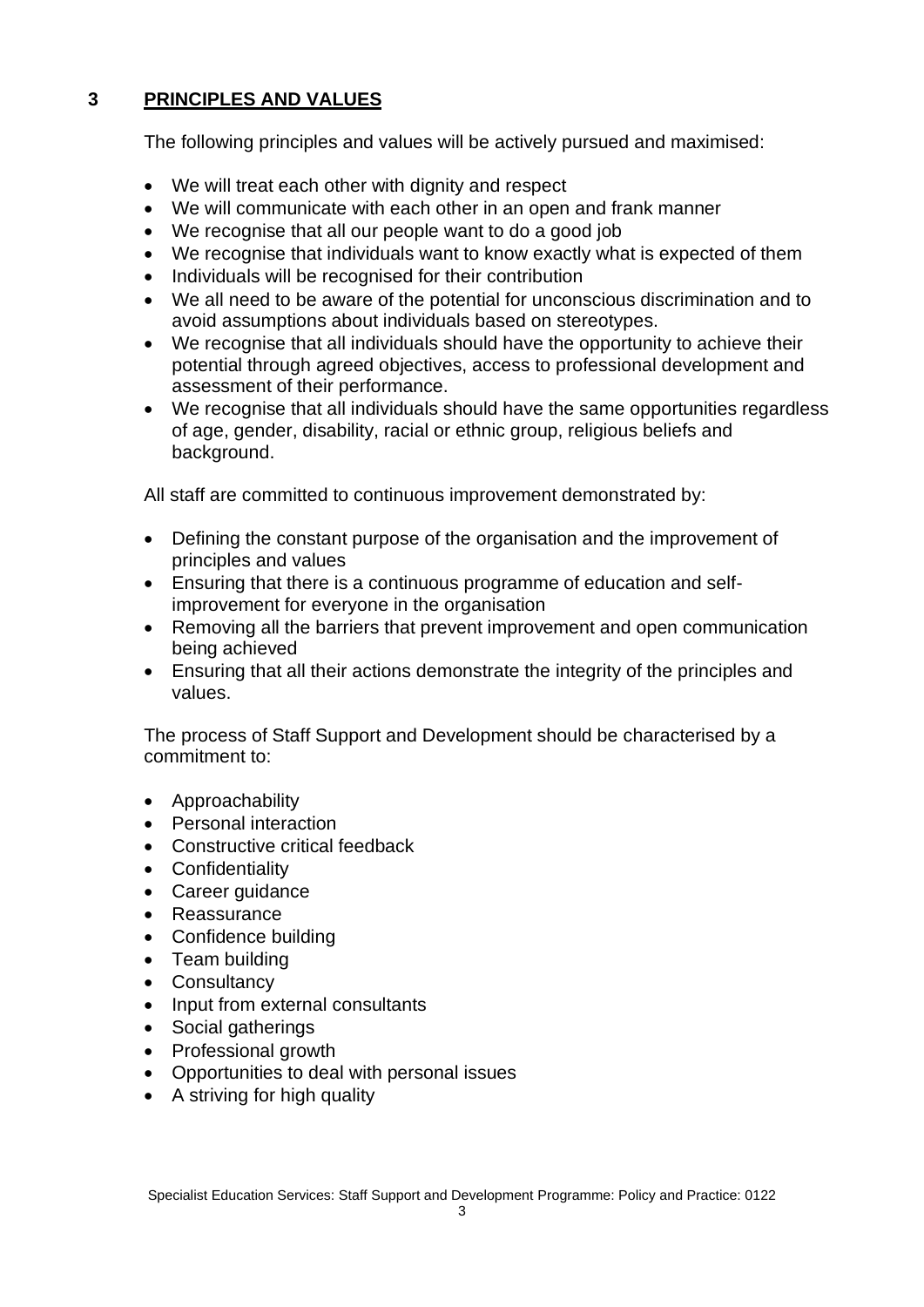These Principles and values underpin the Aims and Objectives of SES. It is recognised that any progress in a staff member's personal development will be to the benefit of SES as a whole, the staff team and the children themselves.

#### **4 PROGRAMME OBJECTIVES**

The objectives of the Staff Support and Development Programme are:

- To recognise and support effective practice among staff leading to personal and professional development.
- To provide an opportunity to discuss professional development and give constructive critical feedback and/or counselling when necessary.
- To identify and develop potential, talents and skills.
- To increase objectivity and fairness.
- To assist in planning.
- To assist and enable staff increasingly to undertake self-analysis.
- To identify areas for development
- To identify obstacles to improving performance in the service
- To identify training needs.
- To develop inter-staff dialogue.
- To raise standards in respect of children and young people's academic and personal development.
- To support discretionary decisions on the award of performance points

### **Our 'no limits" philosophy for children and young adults, applies equally to our staff team.**

#### **5 SCOPE OF THE PROGRAMME**

#### 5.1 COMMUNICATION STRUCTURES

The overall picture of the Staff Support and Development Programme includes a range of areas loosely described as Communication Structures and illustrated in Fig. 1. Many of these underpin a staff member's knowledge and understanding of their work and support their ability to do their job.

#### 5.2 INTERVIEW

In our view Staff Support and Development begins with the interview process. Here the scene is set through discussion tasks and questions, with many issues being explored between candidates and the interview panel. All candidates whether successful or not are offered a full de-brief at the end of the interview process.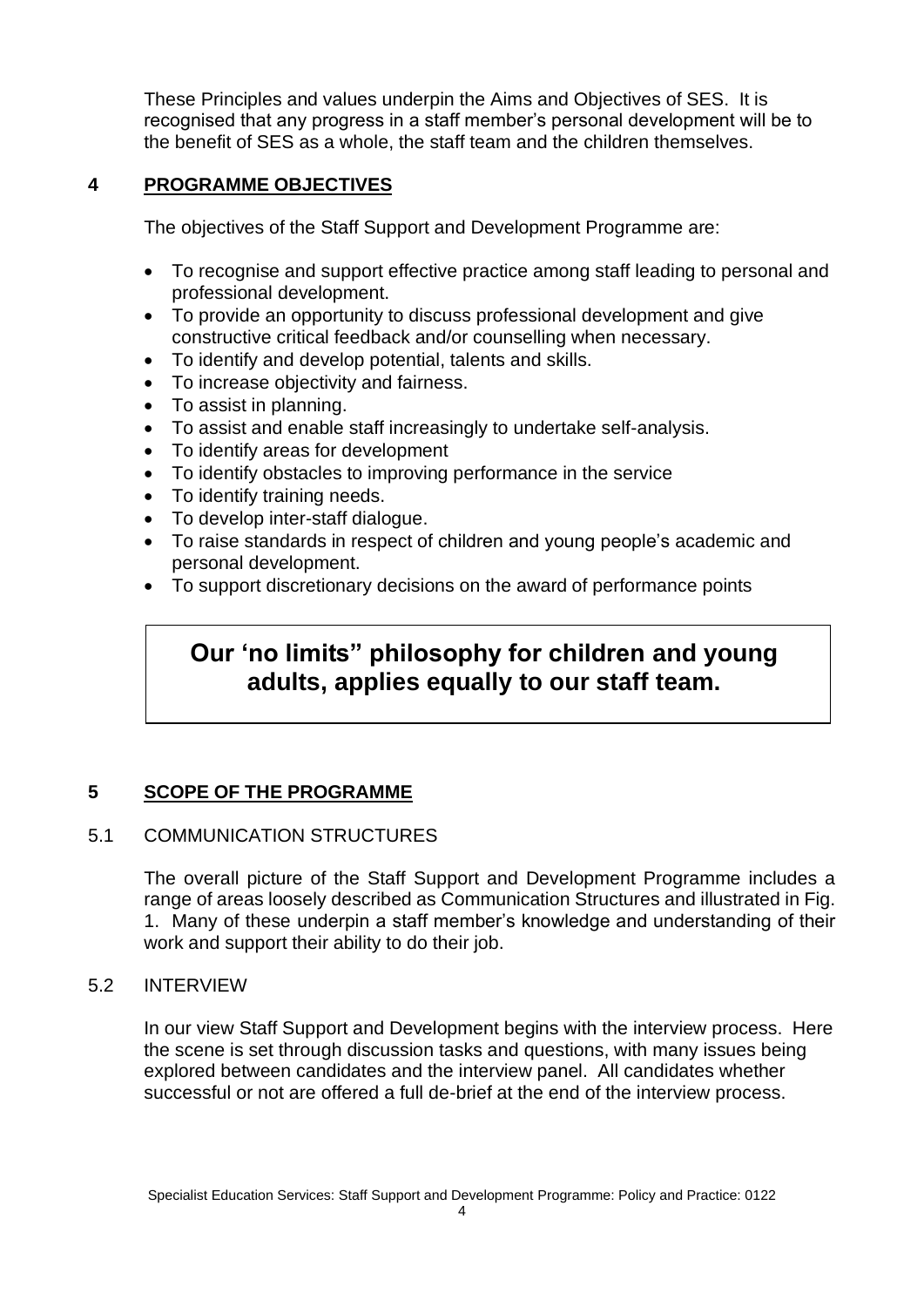#### 5.3 INDUCTION AND FOUNDATION TRAINING

This is the first layer of the Staff Support and Development Programme following appointment. The induction and foundation training period is the first six months of a staff member's employment when supervision is more intensive. Separate induction documents are available for all staff, specific to their role.

Broadly induction activities are of two types:

#### **Workplace induction**

This is a planned programme of activities to prepare and orient people who are new in post with SES. Workplace induction applies to all people starting a new role, whether as the result of an appointment, promotion, change in deployment or volunteering opportunity.

#### **Introductory professional development**

These are activities that support the development of essential knowledge and skills. Introductory professional development builds on workplace induction for new starters. It may also apply to existing workers, who need to develop essential knowledge and skills in relation to working with children, young people and their families, for example, as the result of a change of role.

#### 5.4 SUPERVISION

During the six month probationary period a staff member will have high frequency induction, development and personal support meetings as scheduled and recorded in their induction pack.

Once out of the six month probationary period staff have monthly Supervision sessions, which alternate between Personal Support Meetings and Professional Development Meetings.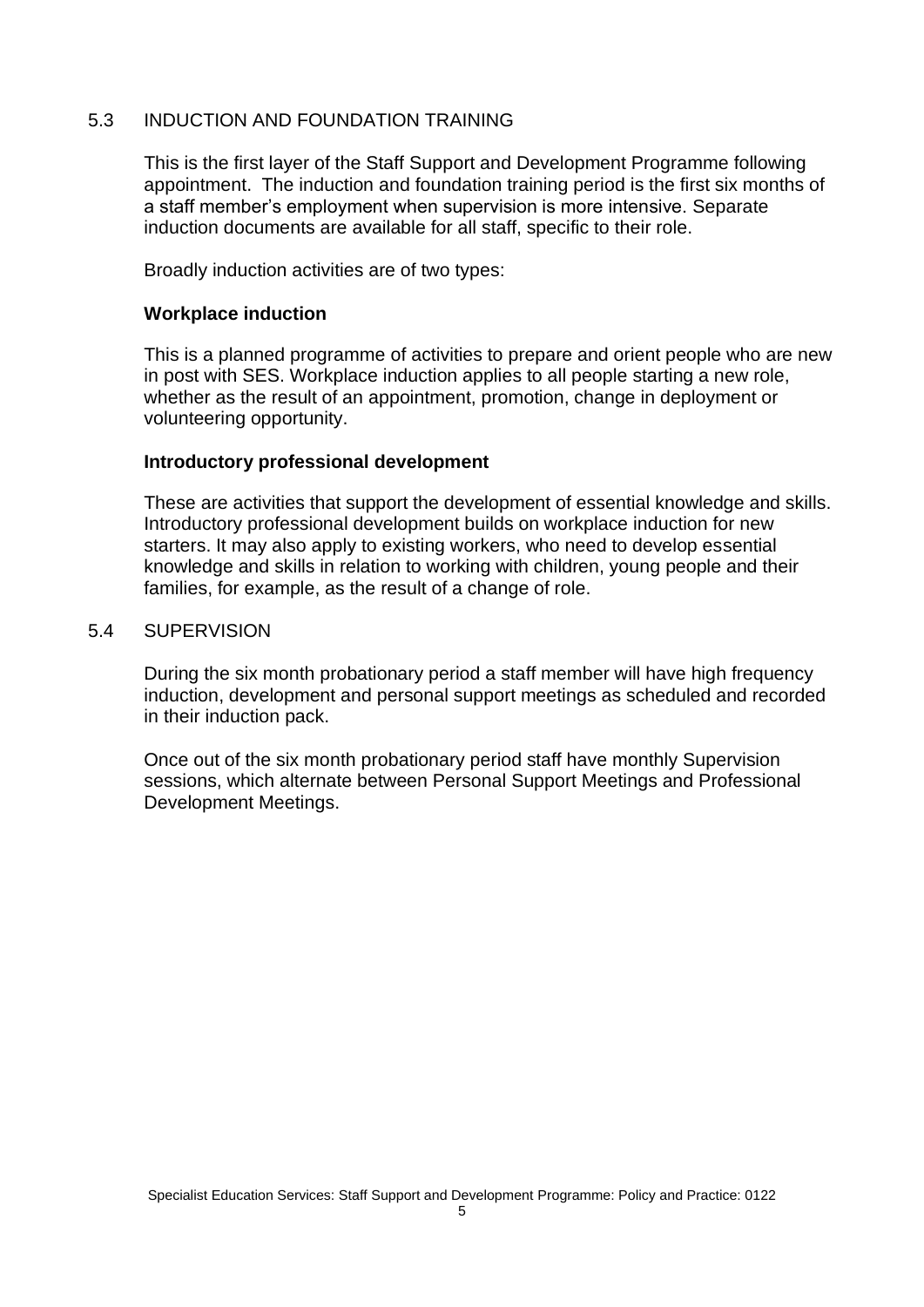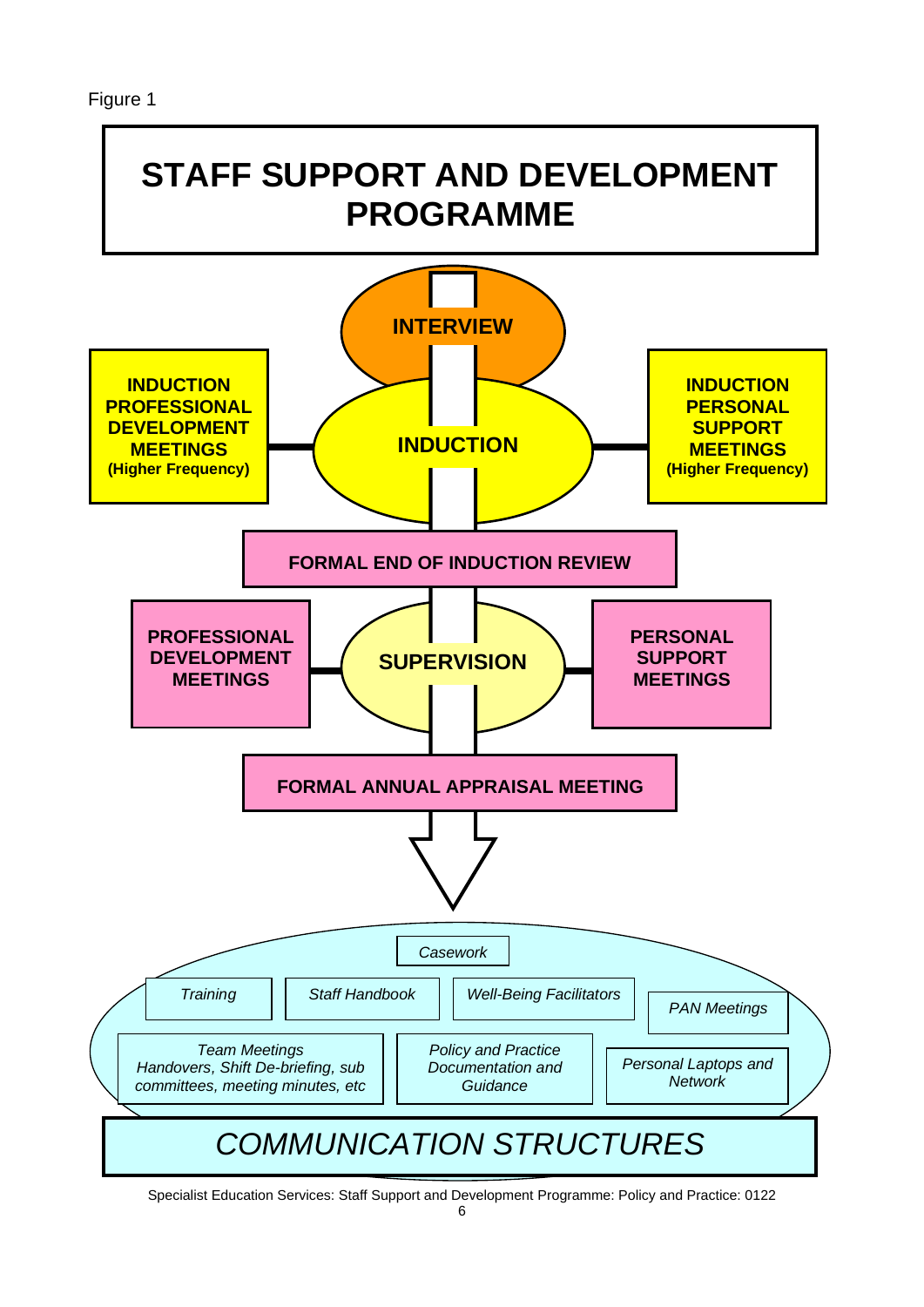#### **6 PERSONAL SUPPORT MEETINGS**

Everyone professionally involved in working with children or young adults with social, emotional and mental health needs to be able to reflect on the stresses and strains of their daily life. This is even truer when working in a residential environment. Often our children or young adults present extremely challenging behaviours and staff are required to respond with calm and sensitive care and intervention. Personal Support is therefore a very necessary part of what the staff team require. Naturally, informal personal support occurs every time we talk to another person about our thoughts, whether this is a friend, spouse, partner or colleague. However such discussion needs to be ensured as part of a formal arrangement and as such should be offered to all staff.

Equally, Personal Support Meetings help Line Managers do a better job in understanding and responding to the pressures on staff and staying in touch with staff feelings and the quality of support that management should be providing. Personal Support Meetings should enable the establishment to respond dynamically to the needs of the staff team in general and individuals in particular wherever possible.

Personal Support Meetings are designed to attend to an agenda driven by the staff member, where the Personal Support Partner can respond in a range of ways.

Specialist Education Services employ senior independent psychiatric and psychological consultants who offer guidance and therapeutic advice specific to young people's development. On rare occasions consultants may be asked to offer support to individual staff members but this must be discussed in advance with the Registered Manager or Head of Education and agreed by the SES Principal.

#### 6.1 AIMS OF PERSONAL SUPPORT MEETINGS

These meetings should aim to:

- Provide an open agenda on any personal and professional issues
- Provide a forum to address feelings aroused by working with other adults and children or young adults in stressful situations
- Help managers stay in touch with the quality and extent of support they should be providing
- Provide a safe and appropriate environment to 'safety valve' issues, instead of them "spilling out" in the work situation
- Be a relaxed occasion enabling supervisees to fully explore their ideas, feelings and attitudes.

#### 6.2 THE PERSONAL SUPPORT PARTNER

A staff member's Personal Support Partner will be allocated by the SES Principal upon appointment but this is only intended as a starting point when individuals are new to the establishment and its operation. Changes can easily be made upon request, once the member of staff has settled in. Currently staff have the choice of Personal Support Partner from among the range of people outlined in Fig.2 below.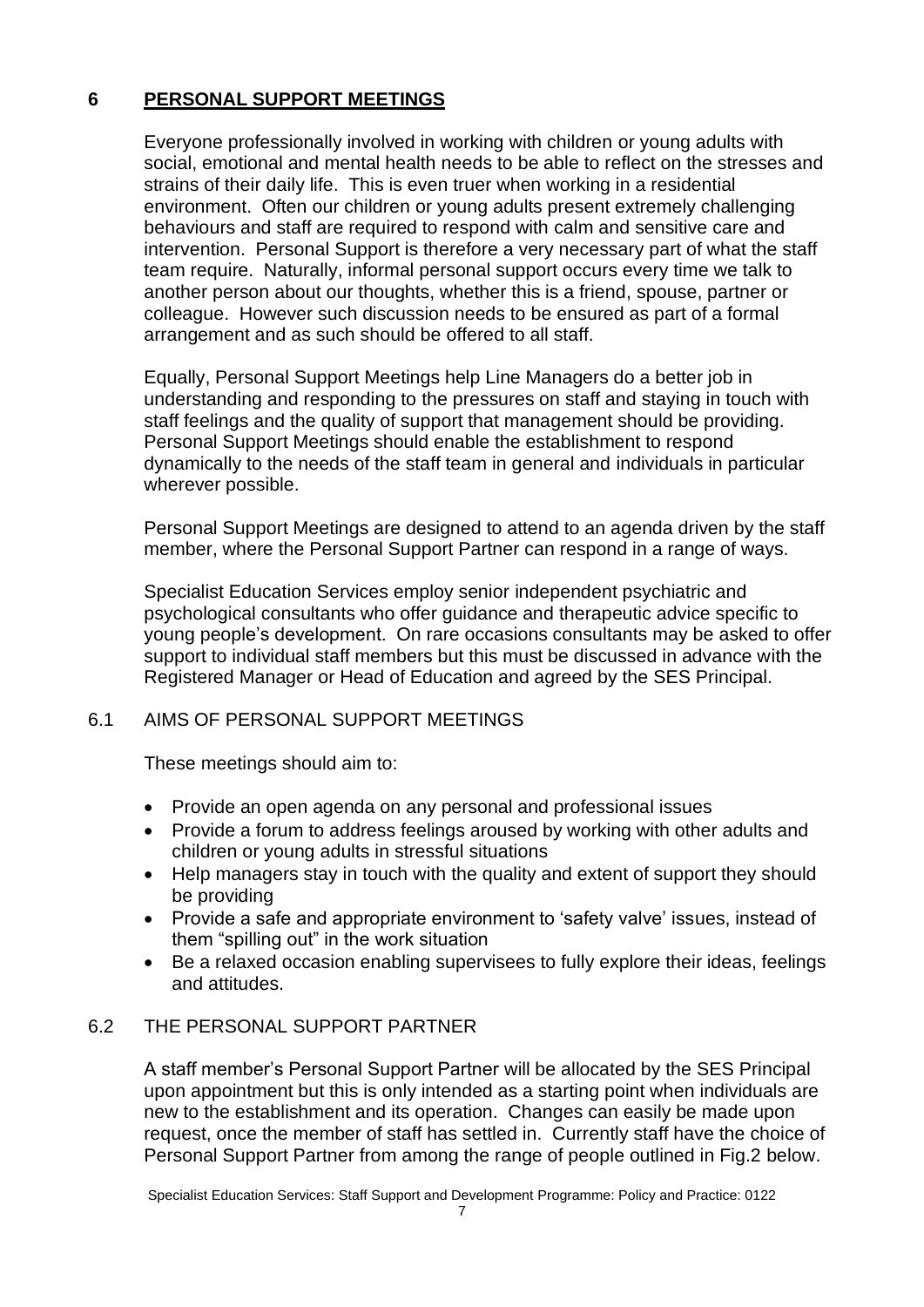A change of Personal Support Partner can be requested through discussion with the Registered Manger or Head of Education.

Figure 2



#### 6.3 CONFIDENTIALITY IN PERSONAL SUPPORT MEETINGS

What occurs in Personal Support Meetings should not be discussed elsewhere, except where the supervisee wishes it to be or if the Personal Support Partner needs to consult with their own line manager for advice, or the subject under discussion necessitates a response or action. Should this be the case it would be discussed with the supervisee beforehand and the confidentiality of such discussion would still be maintained. Any solely personal matters the supervisee wishes to discuss remain respected and confidential between the two participants.

Any disclosures from staff members concerning safeguarding issues whether in current or previous employment cannot be regarded as confidential and must be reported to the Registered Manager or Head of Education and passed on to the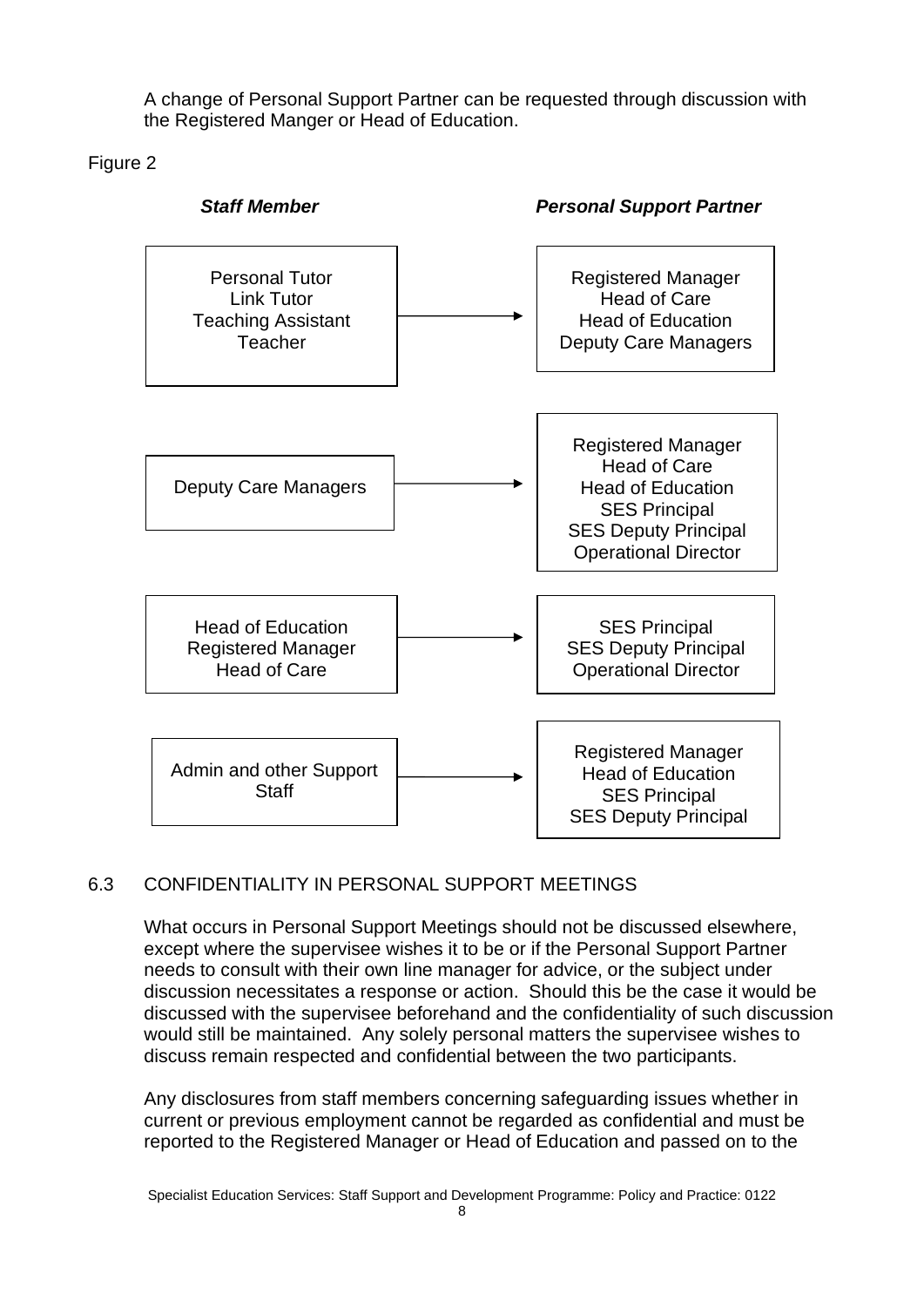SES Principal. The SES Principal is then responsible for ensuring that any such disclosures are fully investigated and recorded.

#### **7 PROFESSIONAL DEVELOPMENT MEETINGS**

Professional Development begins at interview and is a continuous process for a successful candidate from the moment they are appointed. After taking up a post staff are introduced to staff development through their own individual induction programme.

During the Induction phase professional development meetings (PDMs) should be focussed on the following agenda:

- Ensuring the team member is fully aware of procedures, structures, systems and documentation
- Going through specific documentation with them in meetings, e.g. Staff Handbook, Supporting Induction and Professional Practice in Care Roles, etc
- Reflecting on practice and their development
- Checking their understanding of operational procedures
- Becoming familiar with the professional core standards for their specific role

Any additional support required for individual employees arising out of the recruitment process will be incorporated into their professional development meetings and recorded in the normal way. This process will be evaluated at the conclusion of the probationary period, and a decision taken as to the level of future support required.

At the end of the Induction Programme a Professional Development Plan (PDP) for the next cycle will be drawn up. It will generally be based on discussion around the following points, which are indicative but not exclusive:

- Basic physical care of the children or young adults
- Activity organisation and management.
- Classroom performance for teachers and teaching assistants.
- Interpersonal skills with the children and young adults (motivation skills, intervention, control).
- Interpersonal skills with colleagues (individual, shift team, etc).
- Recording and administration (individual programmes, casework, contact with families, review reports).
- Interest and involvement in specific areas/projects/research.
- Reinforcing and supporting successful work.
- Handling day-to-day pressures.
- Feedback on and discussion of training.
- Professional Core Standards for their role (please see section 7.8 below)

This means that both parties need to prepare carefully for meetings. Formal professional awards and qualifications need to be discussed and may require additional support, e.g. Level 3 Diploma's or CWDC materials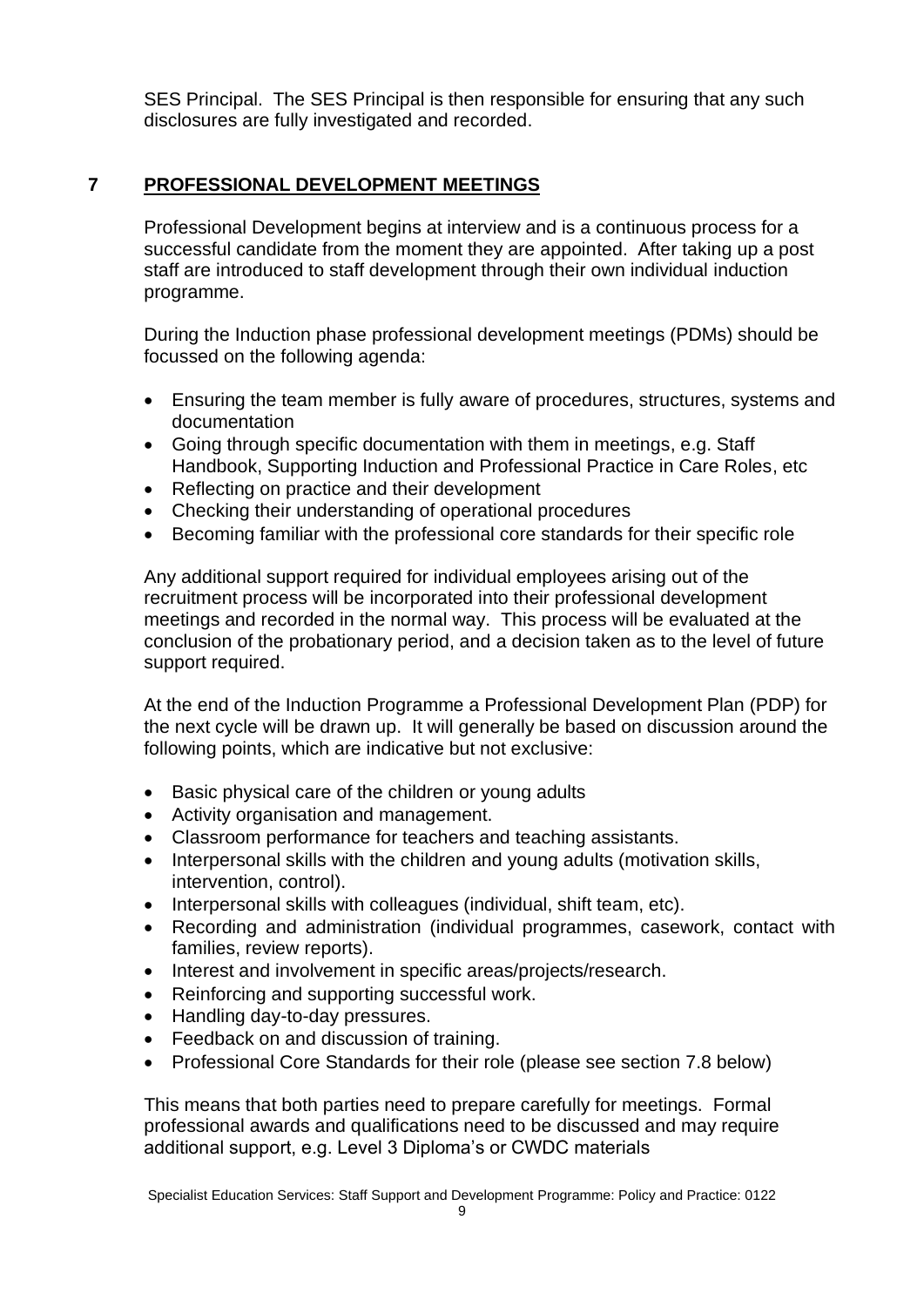Staff Development is more than solving particular difficulties and problems. It also enables staff members to discuss enthusiasms and anxieties about their work and abilities.

Through the Induction and Foundation Training period staff should be familiar with thinking about their own development needs, but there are mechanisms to help staff more thoroughly address the process of reflection and self-evaluation in liaison with other colleagues and their Line Manager. (The Line Management relationships are given in Fig. 3 after section 7.1).

To aid development discussion the Line Manager is involved in the construction of the Professional Development Plan over what might be a series of meetings with the staff member. Elements that may aid reflection and self-analysis after the first twelve months in role potentially include:

- Personal Report This form helps the staff member to think objectively about their job and their development before attending a development planning meeting. It will also form the basis for discussion between the Line-Manager and staff member prior to the first PDP being drawn up.
- Self-Evaluation Grids These help to focus perceptions and self-analysis in the first instance and can also be used to research colleagues perceptions as development continues.
- Impact Reports and Core Standards See section 7.8

Other aids to self-reflection will be constantly explored in order to provide continued refinement of the programme.

The Professional Development Plan is drawn up by the member of staff with support from their Line Manager. All PDP's are reviewed on an annual basis via a formal evaluation process. Job Descriptions are reviewed annually as part of this process.

#### Drawing up the Professional Development Plan

- Staff Member and Line Manager meet to discuss current situation, any reflection/self analysis and likely point(s) of focus for development.
- PDP Objectives will cover student outcomes as well as ways of developing and improving staffs' professional practice.
- The range of objectives should match the nature of the job, including leadership or management areas as appropriate.
- The detail of the PDP is drawn up as in the format given later in this documentation.
- Observation of practice must be built into the PDP in some way.
- Line Manager prints draft version of PDP and consults with staff member. After this check over the final version is produced and signed.

Any disclosures during Professional Development Meetings from staff members concerning safeguarding issues (not previously known and explored) whether in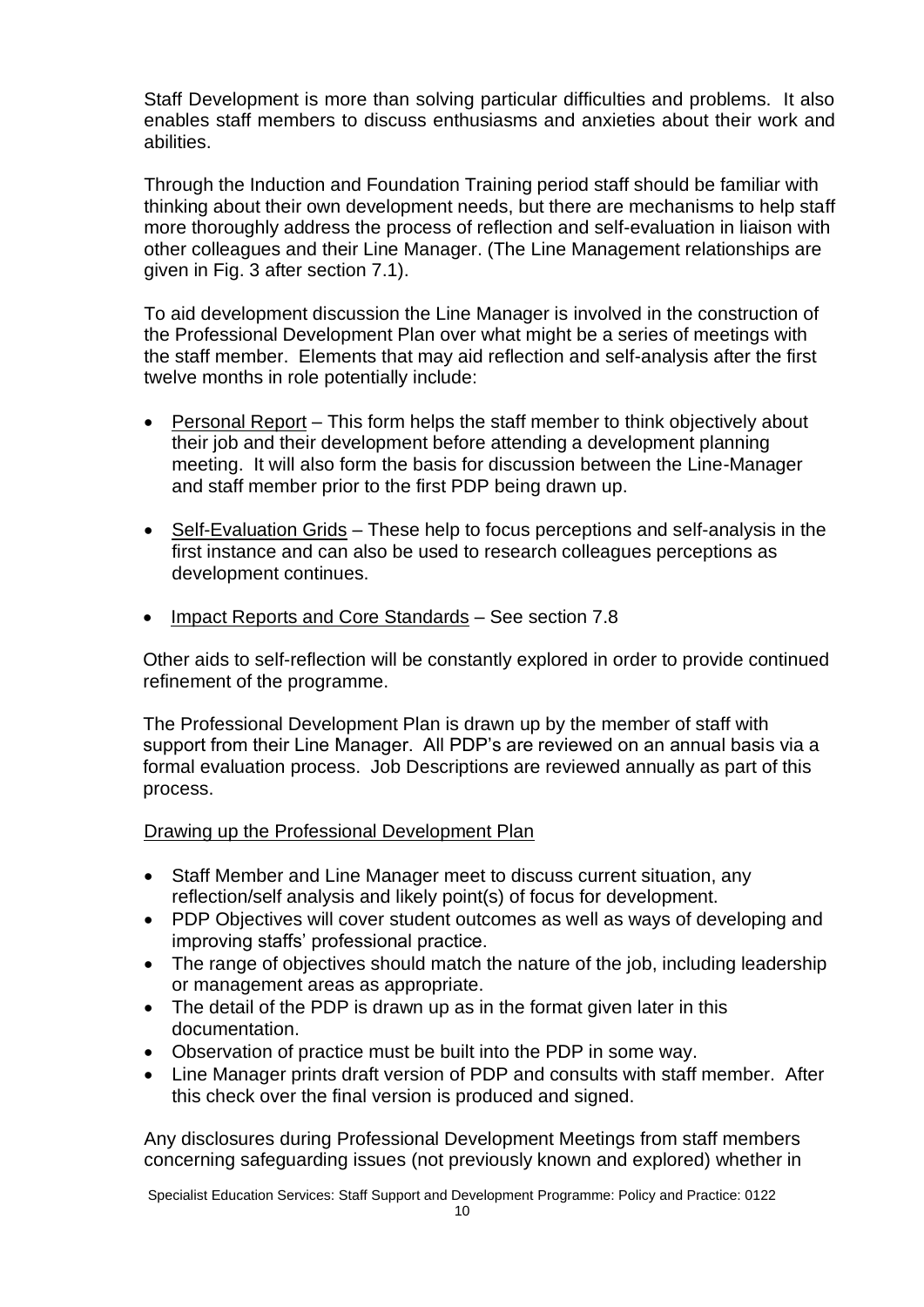current employment or in previous employment must be reported to the Registered Manager or Head of Education and passed on to the SES Principal. The SES Principal is then responsible for ensuring that any such disclosures are fully investigated and recorded.

#### 7.1 LINE MANAGER'S ROLE

The Line Manager's role is a critical one because their support can help staff grow and develop to become more effective in their own right and contribute to team success. In this respect the Line Manager has a duty of care.

We will follow the following principles in discussing objectives:

- $\rightarrow$  the Line Manager should ensure that the member of staff understands what his or her objectives involve, is in a position to achieve them, knows what they need to do to achieve them and understands when and how they will be reviewed;
- $\triangleright$  objectives are written clearly and concisely;
- $\triangleright$  objectives should be flexible, measurable and challenging and should take account of the staff member's current situation and future career aspirations.
- $\geq$  objectives focus on issues/matters over which a member of staff has direct influence/control and take into account fully the wider socio-economic, cultural and other external influences on pupils; and
- ➢ objectives for each member of staff should relate to outcomes for children or young adults, and any departmental or team plans as well as to his/her own professional needs.
- $\geq$  The Line Manager should record the objectives, which will apply for the review period. These should be jointly agreed if possible. If there are any differences of opinion about the objectives the staff member has the right to make comments on the written record of objectives.

Learning opportunities should reflect the aspirations of the member of staff over and above the immediate demands of their job. They should be designed to help and not inhibit the staff member. The Professional Development Plan will include recorded action needed to support agreed objectives, to develop strengths and address areas for development or professional growth.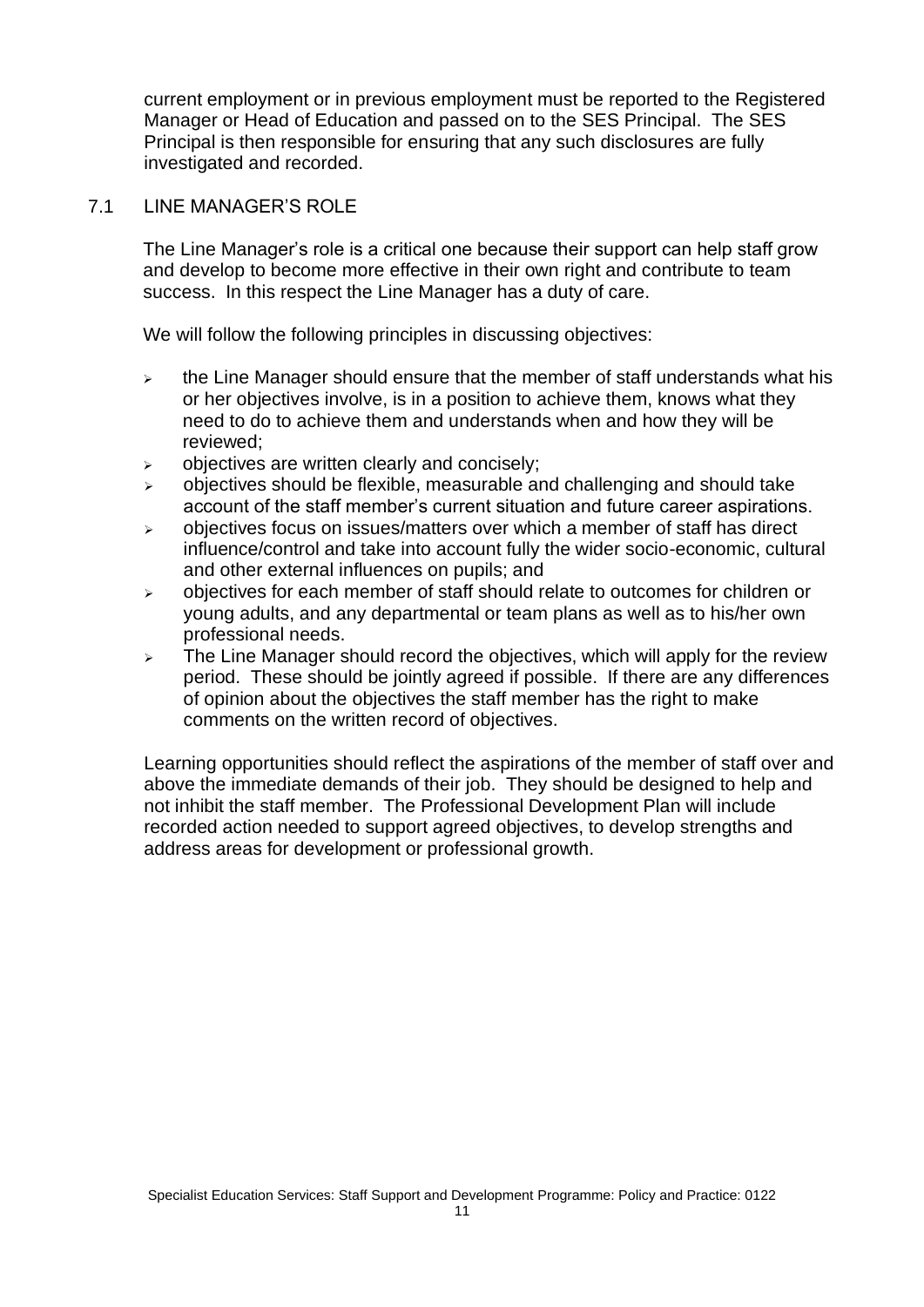Figure 3

**Staff Role Contract Contract Contract Contract Contract Contract Contract Contract Contract Contract Contract Contract Contract Contract Contract Contract Contract Contract Contract Contract Contract Contract Contract C** 

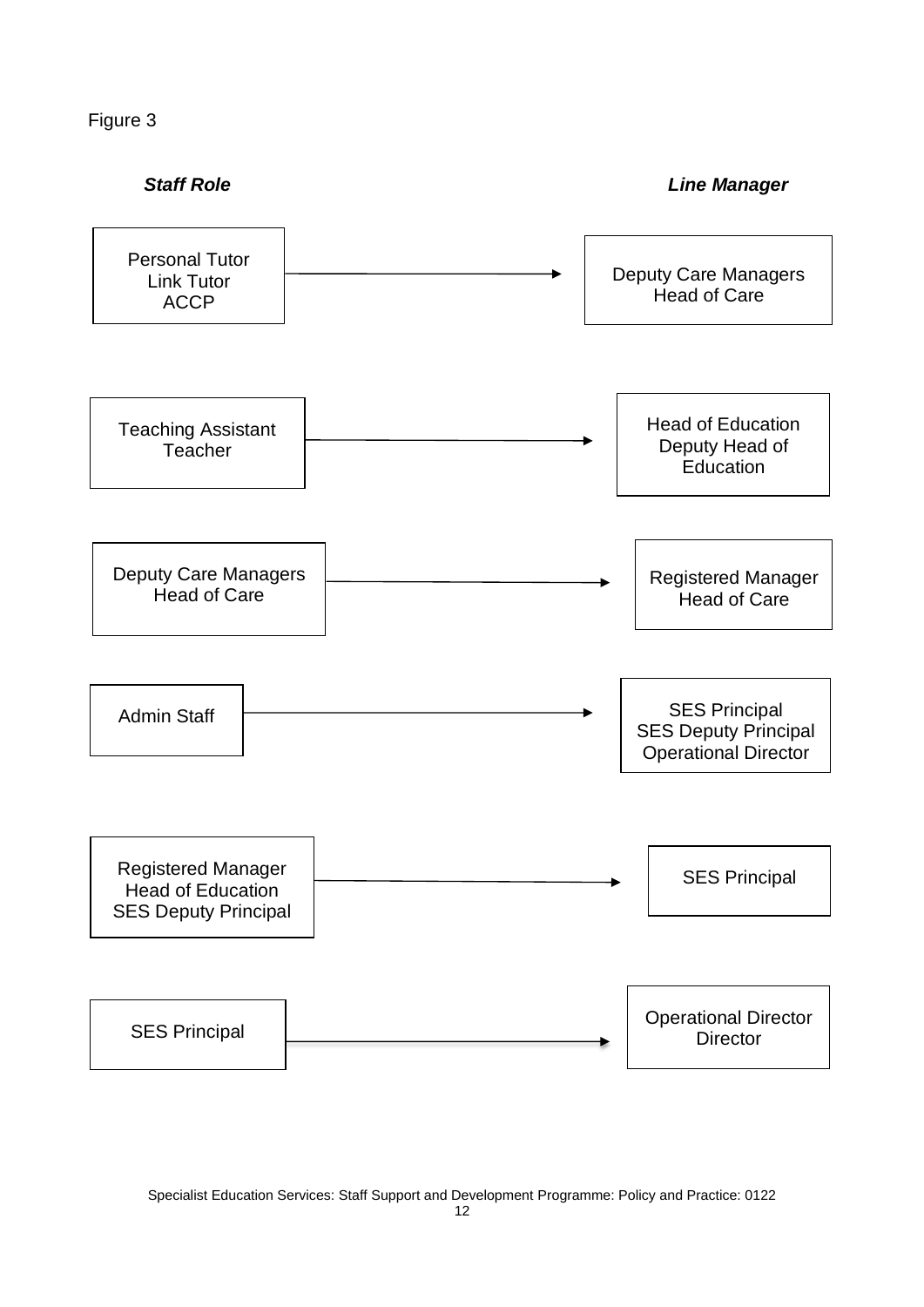#### 7.2 MONITORING PROGRESS

The member of staff and Line Manager will keep progress under active review throughout the year using observation of practice and other relevant information. They will discuss any supportive action needed and keep development plans up-todate. Feedback should take account of how much time the member of staff spends on different activities.

#### 7.2.1 Observation

Observation of practice happens naturally as part of everyday working but there is also a need for more formal observation opportunities, from which the staff member has feedback.

Staff should receive a minimum of one formal observation of practice across the PDP cycle. This does not exclude conducting other formal observations in discussion and negotiation with the colleague involved where this is seen to be useful in the PDP process.

In planning all forms of observation, the following will apply:

- successful observation requires preparation and training, and a clear understanding on the part of the member of staff and Line Manager of its purpose
- the nature of the observation will depend on its purpose; this will be specified along with any particular aspects of performance being assessed
- it is important that the observer ensures that the lesson or activity proceeds in as normal an atmosphere as possible
- the intended duration of the observation will be agreed
- the usual notice period for formal observations within the Learning Centre will be 5 days
- observations within the Children's Home may be carried out without notice as part of normal monitoring structures
- full, constructive and timely feedback offers an opportunity to discuss what went well and what might be done better or differently next time; verbal feedback should take place at the first opportunity following the observation, with written feedback being completed within 2 days of the observation
- observations should be conducted with professional integrity and courtesy
- observations are conducted in the best interests of the children
- information gathered should be treated with due regard to confidentiality.

The Line Manager should consult the member of staff before seeking to obtain information, written or oral, relevant to that member of staff's performance from other people.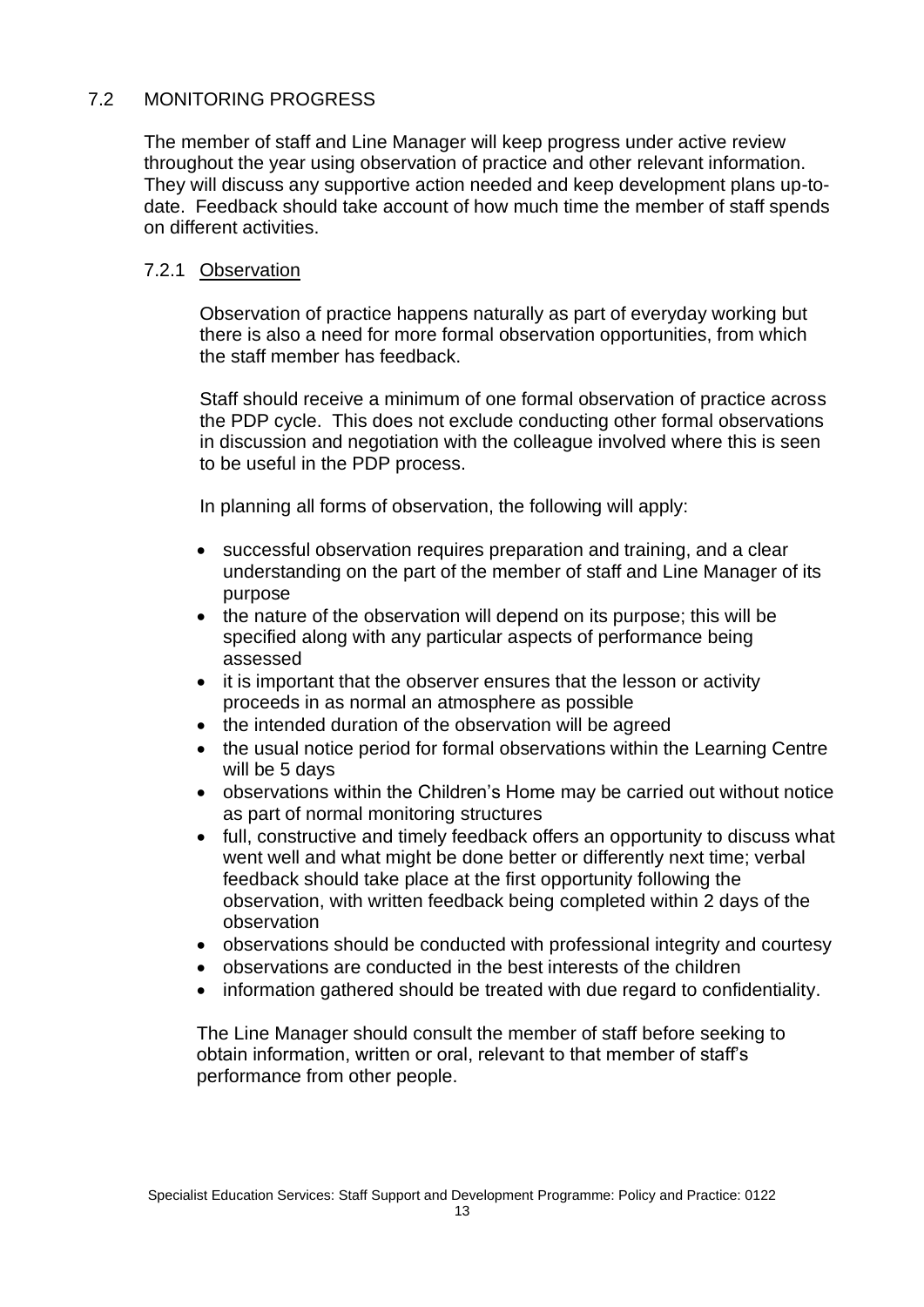#### 7.2.2 Planning Professional Development Meetings

The purpose of the Professional Development Meetings is to ensure that the objectives described earlier in this document are met. Each session should address progress with the PDP and any other issues arising from discussion. The Line Manager's role is to help the staff member examine, research and develop their practice in line with the SES Aims and Objectives and their personal development needs.

It is the Line Manager's responsibility to see that dates for development sessions are placed in diaries at least at the minimum frequency.

The following are suggested points to aid thinking and discussion in staff development sessions and in planning PDP's. They are not meant to be exclusive, restrictive or exhaustive.

Physical Care of Children

- Appreciation of the need for an implementation of structured environment.
- Expectations of standards of behaviour.
- Attention to pupils clothing and personal hygiene etc.
- Awareness of state of House, cleanliness, repairs, etc.
- Creation of House identity and atmosphere.
- General management of House.
- Appreciation of the implementation of individual programmes and a personalised approach to supporting learning

Educational Care of Children

- Appreciation of the need for an implementation of structured environment.
- Expectations of standards of behaviour.
- Awareness of state of Learning Centre, cleanliness, repairs, etc.
- Creation of Learning Centre identity and atmosphere.
- Appreciation of the implementation of individual programmes and a personalised approach to supporting learning, including children's involvement in that process.
- Learning and teaching styles and approaches employed.
- Classroom performance: planning the curriculum, differentiation to individual needs, subject knowledge, assessment, etc

Interpersonal Skills with Children

- Quality of interaction and involvement with children.
- Intervention skills.
- Control; type of, how achieved, de-escalation, physical management.
- Relationships with children, communication, ability to give message of caring, individual and group work.
- Personal qualities displayed; tact, warmth, empathy, ability to listen, sense of humour, etc.
- Ability to enthuse and motivate children.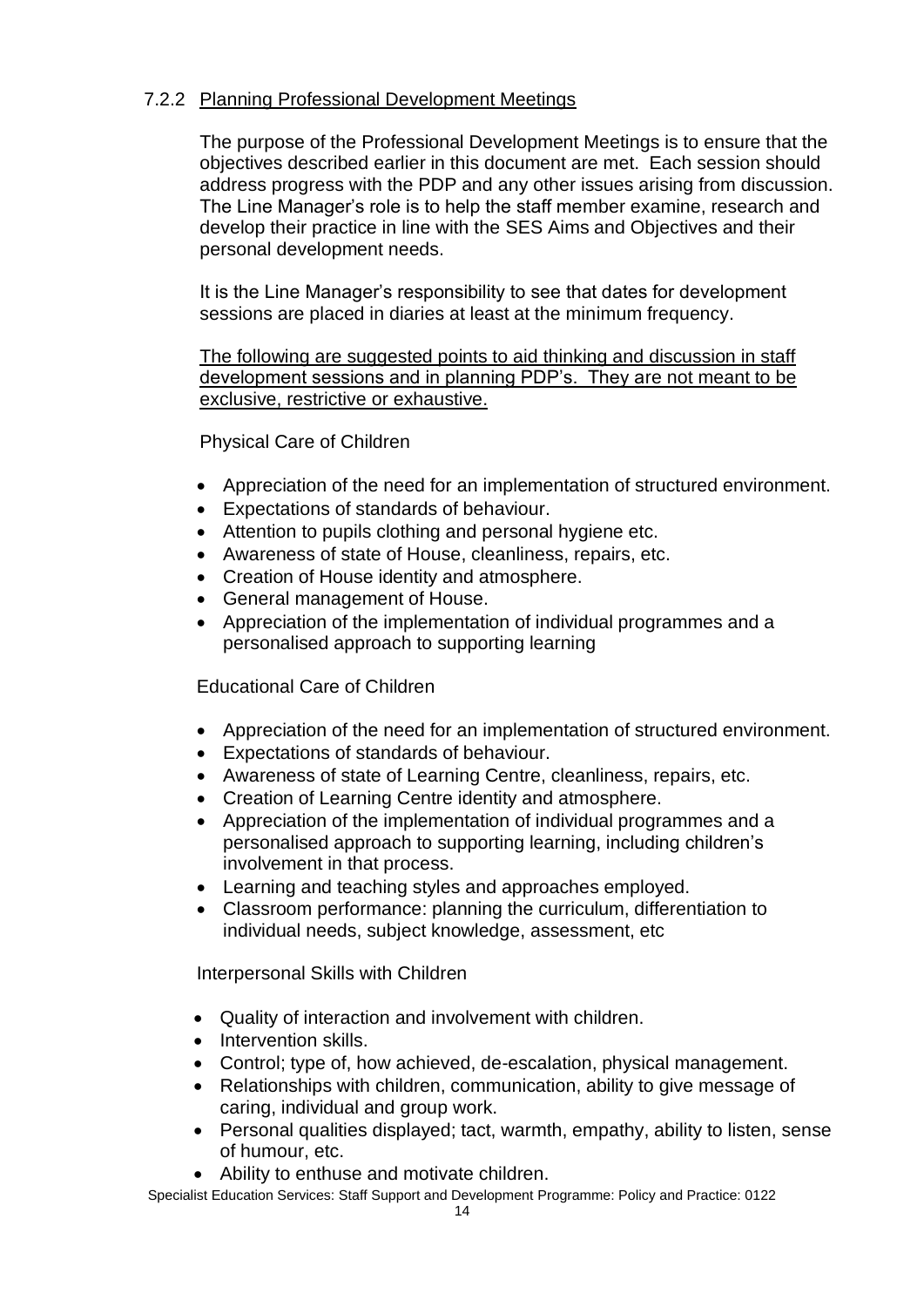Interpersonal Skills with Colleagues and other Agencies

- Relationship with and support of families.
- Relationship with and support of colleagues.
- Communication with other agencies.
- Contribution to team and other Meetings/Training Days.
- Review Report presentation.
- Induction/training of new staff.
- Confidence levels.

Recording, Administration and Organisation

- Observation of behaviour; individual plans, incident forms, objectivity/specificity
- Review Report writing.
- Assimilating and passing on of information; log, handovers.
- Casework.
- Control and handling of cash.
- Stock/equipment control.
- Curriculum design.
- Clubs/Activities/Lesson preparation organisation skills.

Interest and Involvement

- Commitment to SES philosophy.
- Active support for aims/objective's.
- Involvement and active participation in aspects of the day-to-day life of their establishment
- Enthusiasm and drive.
- Seeking and accepting opportunities for training.
- Loyalty/reliability.
- Willingness to improve/develop own professional skills.
- Evidence of ways to alleviate stress and tension.
- Punctuality.

Professional development meetings will also be underpinned by reference to the professional core standards at a level appropriate for the experience and knowledge of the staff member.

In conducting Professional Development Meetings, line managers must follow the agenda below:

- 1 Actions and follow up from last meeting
- 2 PDPlan/Core Standards/Impact Reports
- 3 Children and YP Essentially casework tied to role CC/LT/PT/DCM (child specific), CW (child generic), Learning Mentor (child specific)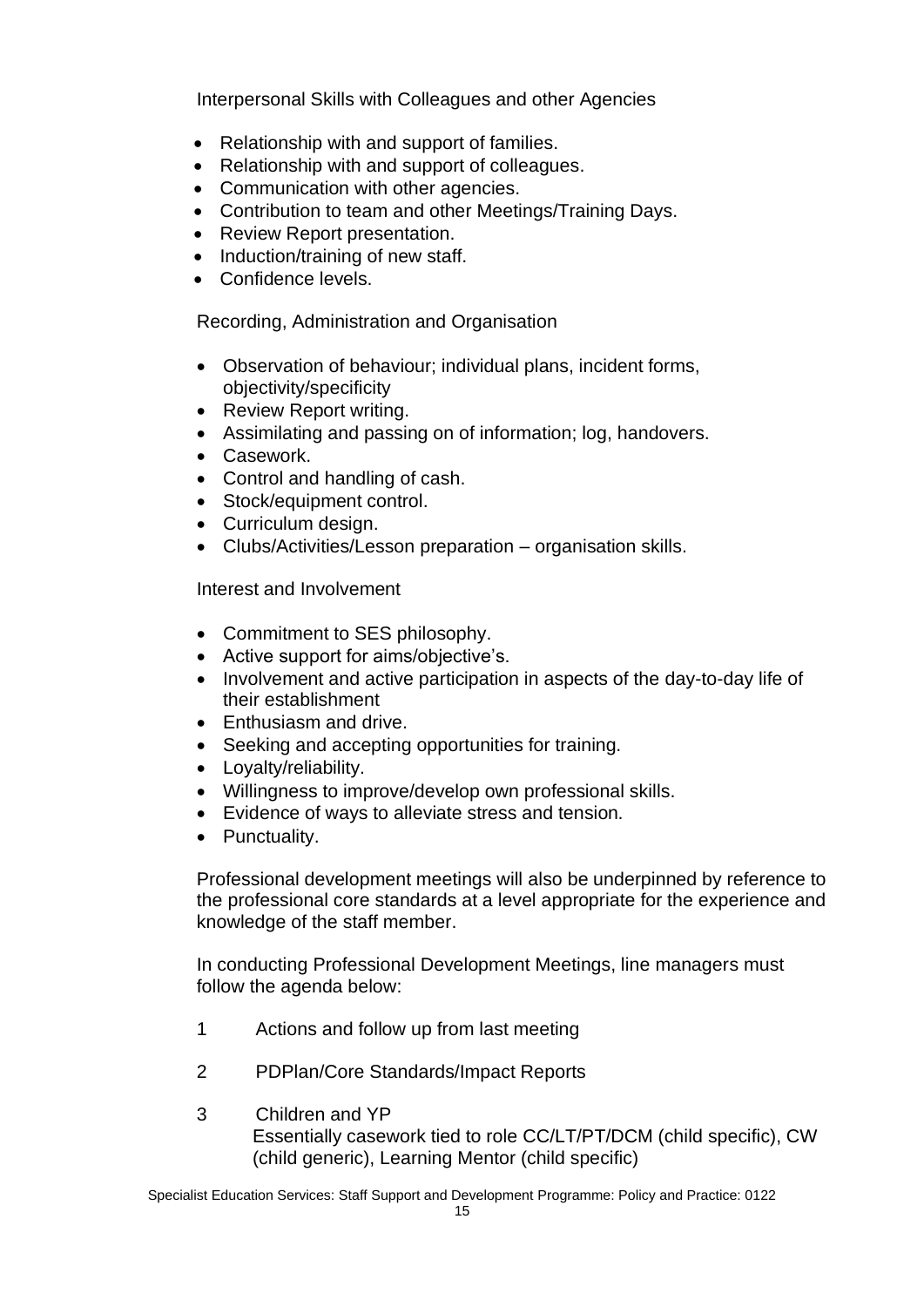- 4 Other Areas specific to role:
	- Observations of practice
	- Behaviour management/RPI
	- Interpersonal skills colleagues and children
	- Admin, recording, personal organisation, time and workload management
- 5 Training since last meeting. Emerging needs.
- 6 Documentation (Updated/new, etc)
- 7 Sickness, absence, hours worked Use of banked hours
- 8 Actions and follow up agreed for the next meeting

Above all the Line Manager is there to enable and facilitate staff's exploration of the professional role, their personal development needs and how they relate to the development needs of each establishment. He or she is purposefully trying to help to build staff confidence, experience and expertise.

The Line Manager's must ensure that the staff member understands what is expected of him/her and the extent to which they are fulfilling that requirement. The Line Manager needs to be aware of any obstacles that may prevent the staff member being fully effective in their job.

The Line Manager should be actively considering the provision of additional training or experience where needed for development.

#### 7.3 REVIEWING OUTCOMES AND PERFORMANCE

The annual professional development review of the staff member's performance will use the recorded PDP objectives as a focus to discuss his/her achievements and identify any development needs. It will be combined with agreeing objectives for the following years cycle. All annual appraisals will reference the staff members professional development plan and relative performance against agreed objectives.

The focus of the PDP review is on how to raise performance and improve effectiveness. It will involve:

- ➢ Reviewing, discussing and confirming essential tasks and objectives;
- ➢ Recognising strengths and achievements and taking account of factors outside the member of staff 's control;
- $\triangleright$  Confirming action agreed with the member of staff at other reviews;
- $\triangleright$  Identifying areas for development and how these will be met;
- ➢ Recognising personal development needs; and
- $\geq$  Agreeing new clear objectives and agreeing a development plan for the year ahead.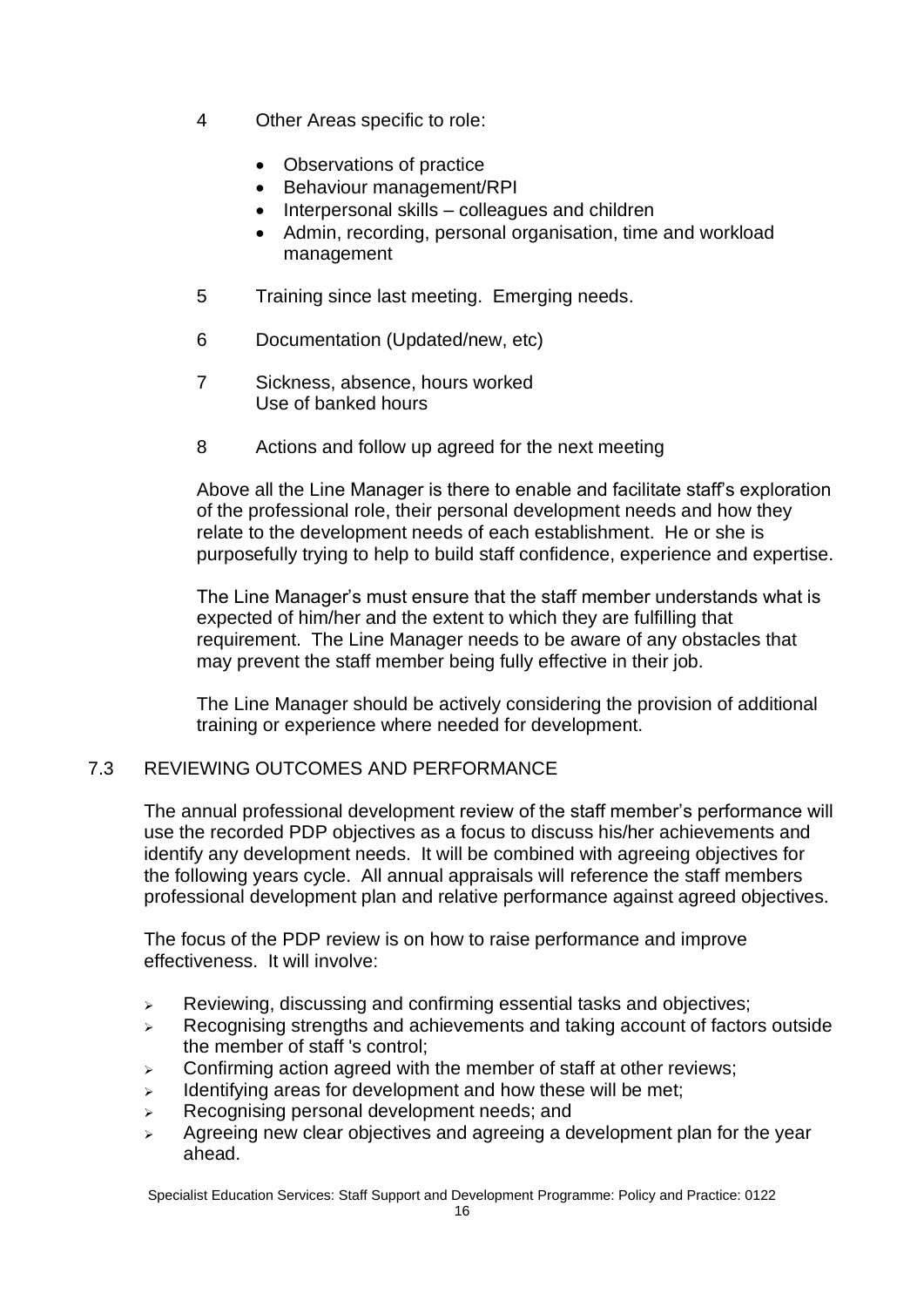The Line Manager should consider the member of staff's total contribution to the life of their establishment during the review. It should take account of the stage the member of staff is at in his or her career.

Within 5 days of the PDP review meeting, the Line Manager should prepare a draft written PDP evaluation recording the main points made at the review meeting and the conclusions reached, including any identified development and training needs. A job description and Personal Development Plan will be attached to this evaluation.

Once written, the Line Manager will give the staff member a copy of the evaluation and accompanying documents for comment. Within 10 days of the PDP review meeting, the Line Manager should:

- prepare and sign a final version of the PDP
- finalise the statement if required
- copy all documentation to the staff member

#### 7.4 RESPONSIBILITY FOR REVIEWS

Careful consideration has been given to the practical arrangements for performance management. The SES Principal, in partnership with the Registered Manager or Head of Education decides who shall act as Line Manager for each member of staff based on; their role and responsibilities, a judgement about who has the best overview of the member of staff's work and their ability to provide support to staff. In doing this, the SES Principal has delegated responsibility to an appropriate Line Manager to ensure that each reviewer is responsible for a limited number of reviews.

#### 7.5 TIMING OF REVIEWS

The Professional Development cycle is a continuous annual cycle and links in with the establishment's planning and development cycle:

- Current PDP formally reviewed between June and the end of August
- New PDP confirmed before the end of September

This links with, and informs, the relevant establishment's Development Plan.

#### 7.6 CONFIDENTIALITY

The individual PD plan and the PD evaluation are personal and confidential documents and are kept in a locked filing cabinet. Data protection principles should be followed at all times.

#### 7.7 ACCESS TO OUTCOMES AND WRITTEN PLANS

#### Staff Development Documentation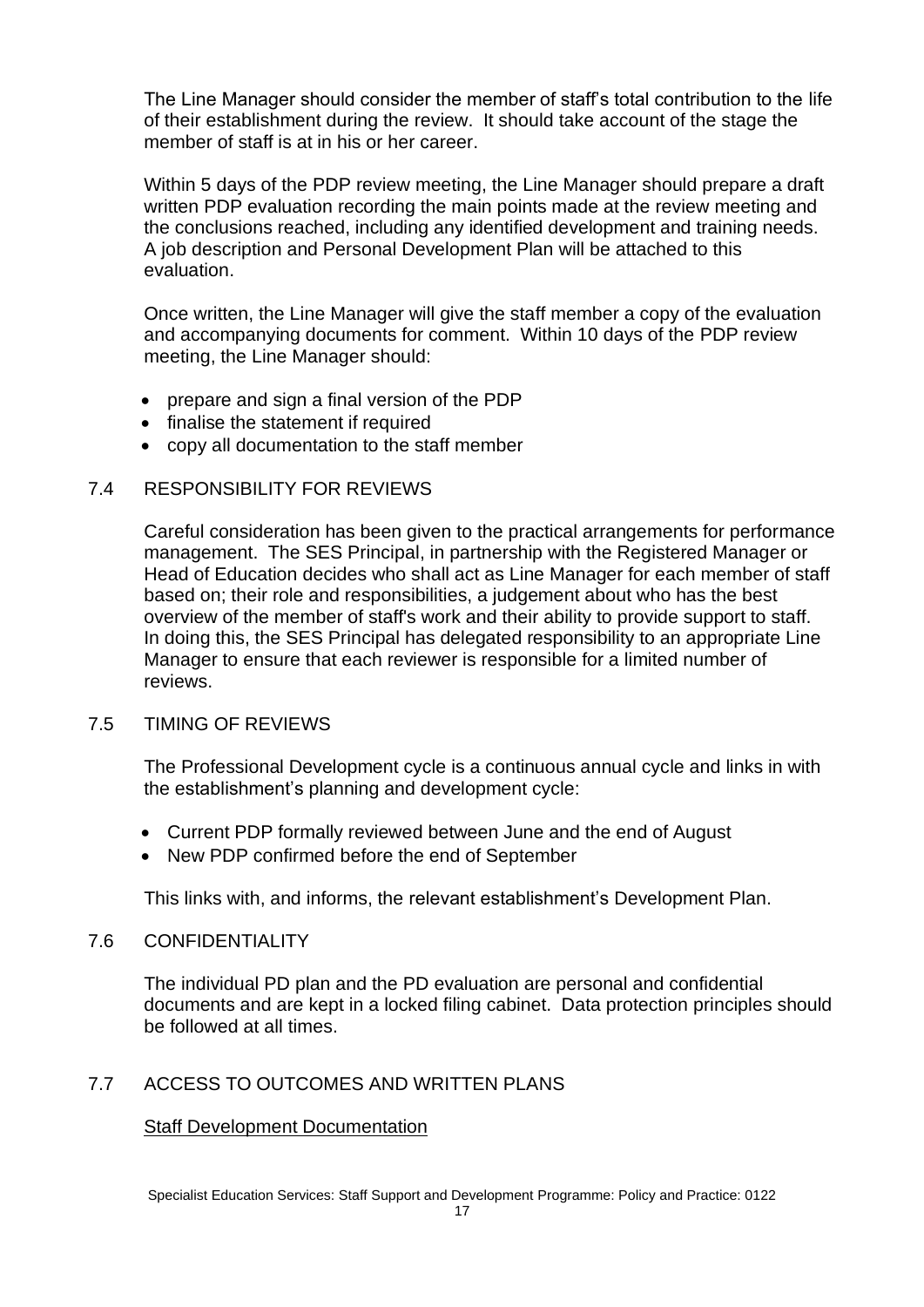This is kept by the SES Principal and starts with personal details of the staff member's experience, qualifications and training prior to appointment. To this is added the Induction Record, Professional Development and Personal Support Meetings, Professional Development Plans and Evaluations, job descriptions, photocopies of certificates obtained, self analysis undertaken and ongoing training opportunities both internal and external. Although the documentation is securely kept and is confidential, the Line Manager will have a copy of the current PDP.

The Staff Development Documentation is retained whilst the staff member is employed by the company, and archived for reference writing.

#### 7.8 LINKS BETWEEN PAY, CAREER STAGES AND PERFORMANCE MANAGEMENT.

The Staff Support and Development process automatically supports career progression in terms of the development of skills and knowledge and naturally links with and supports the annual appraisal process (See SES Pay Policy). It is anticipated that staff will progress within their pay range in relation to sustained and consistent performance and significant progress, demonstrating evidence that the staff member shows enthusiasm and drive in personal and professional development and growth.

#### 7.8.1 Appraisals and Professional Core Standards

All staff receive annual feedback through an appraisal meeting that incorporates factors such as attendance, performance against professional development plans and success against their professional core standards. Appraisal records will provide written records of the appraisal discussion, including staff comments and pay recommendations.

Specialist Education Services have devised a comprehensive set of core standards for supporting the development of staff in professional care and education roles. They are currently available for SEN teachers, teaching assistants, Deputy Care Managers, Personal Tutors, Link Tutors and Care Workers. They provide a structured framework for developing knowledge, practice and skills in order to become more effective delivering the highest quality care and education. There are copies of each set of core standards available on each establishment's network, located in the staff forms and formats.

All operational staff will have at least one area linked to core standards as an area of focus in their professional development plan. On successful completion of their probationary period, PDP areas of focus for new staff are expected to be based completely on core standards. Core standards and evidence are discussed in every PD session, with additional focused meetings available if required. Through this process, staff will be supported to recognise personal growth in relation to core standards and identify areas for further development.

To evidence progress against core standards, all staff are expected to complete an impact report three times per year, corresponding to the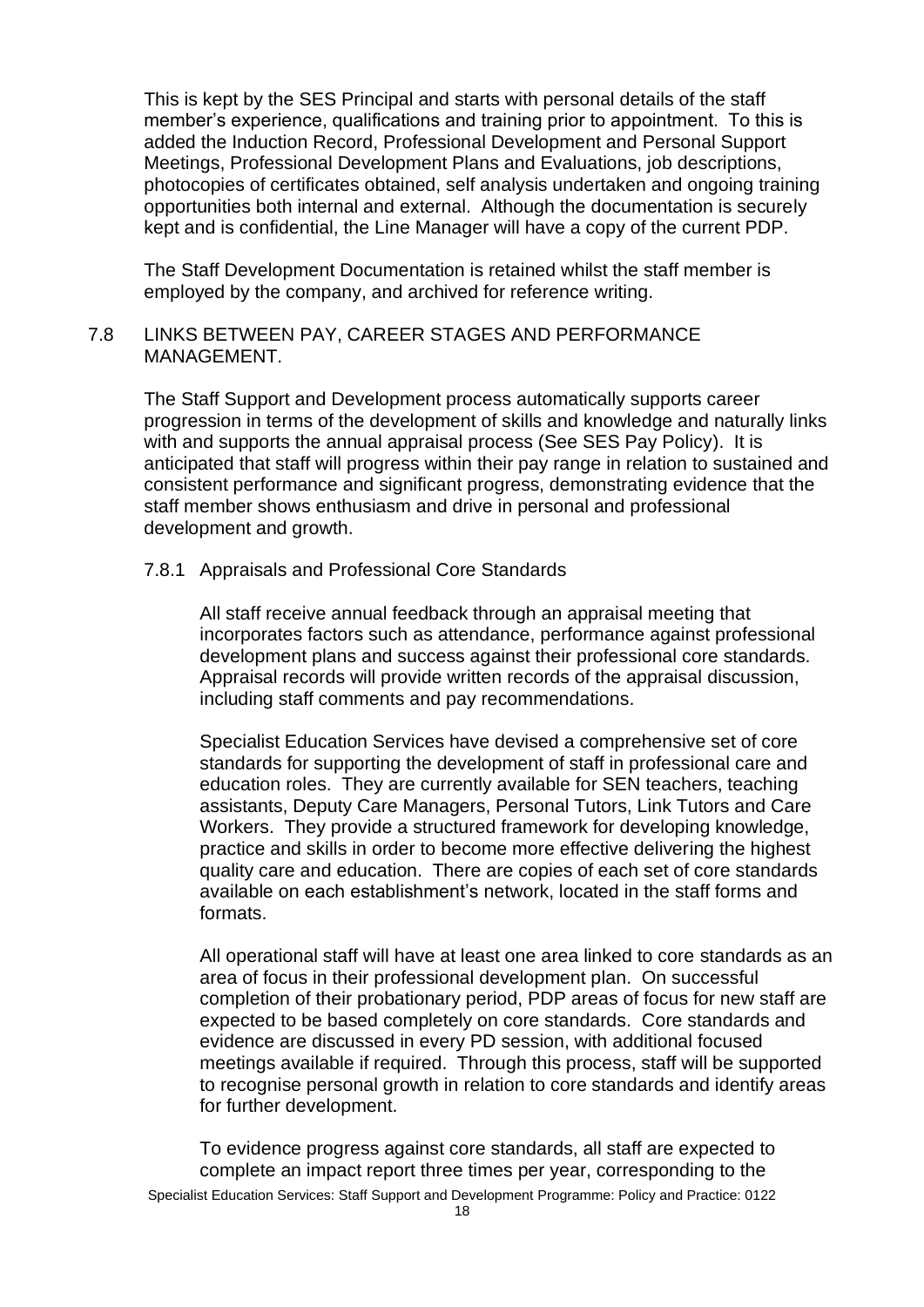academic terms. These will be submitted electronically to the Registered Manager or Head of Education at agreed dates throughout the annual cycle. Support and guidance will be provided to staff, with evidence gathered from daily practice, observations and feedback from young people and colleagues.

The management team will audit all reports once per term following their completion to verify the content. In preparation for a staff member's annual appraisal, all relevant impact reports will be collated and discussed in preparation for the meeting with the Registered Manager/Head of Education and Principal.

It is an expectation that line managers attend annual appraisals for the staff they support, to ensure consistency and clarity of communication and an awareness of development requirements.

The completion of professional core standards should provide a constructive and positive base for identifying achievements and future development areas.

#### 7.9 PERFORMANCE WEAKNESSES

If serious weaknesses are identified in a staff member's performance this will be dealt with outside the Professional Development structures and procedures will be invoked in accordance with the SES Grievance, Capability and Disciplinary Procedures document.

SES makes a clear distinction between performance management/appraisal and capability procedures with an informal stage before formal capability. If a staff member's performance is causing serious concern there will be an appropriate period of support, coupled with further meetings to review progress. The emphasis will be on trying to help the staff members regain satisfactory performance.

#### **8 SES KITE: OPERATIONAL DIFFERENCES**

The content and key principles of this document apply to SES Kite homes. There are minor operational differences due to the nature of the establishment.

- Professional Development and Personal Support meetings are combined for YARSW, led by the YARSM of the home.
- A YARSW may request a PSM with a member of the SES Senior Executive Group (SES Principal/Deputy Principal, Operational Director, Directors) due to potential conflict meeting with the YARSM.
- Any potential disclosures that occur within a PSM with the YARSM will be discussed with a member of the SES Executive Group.
- The references to children in section 7.2.2 can be transferred to young adults.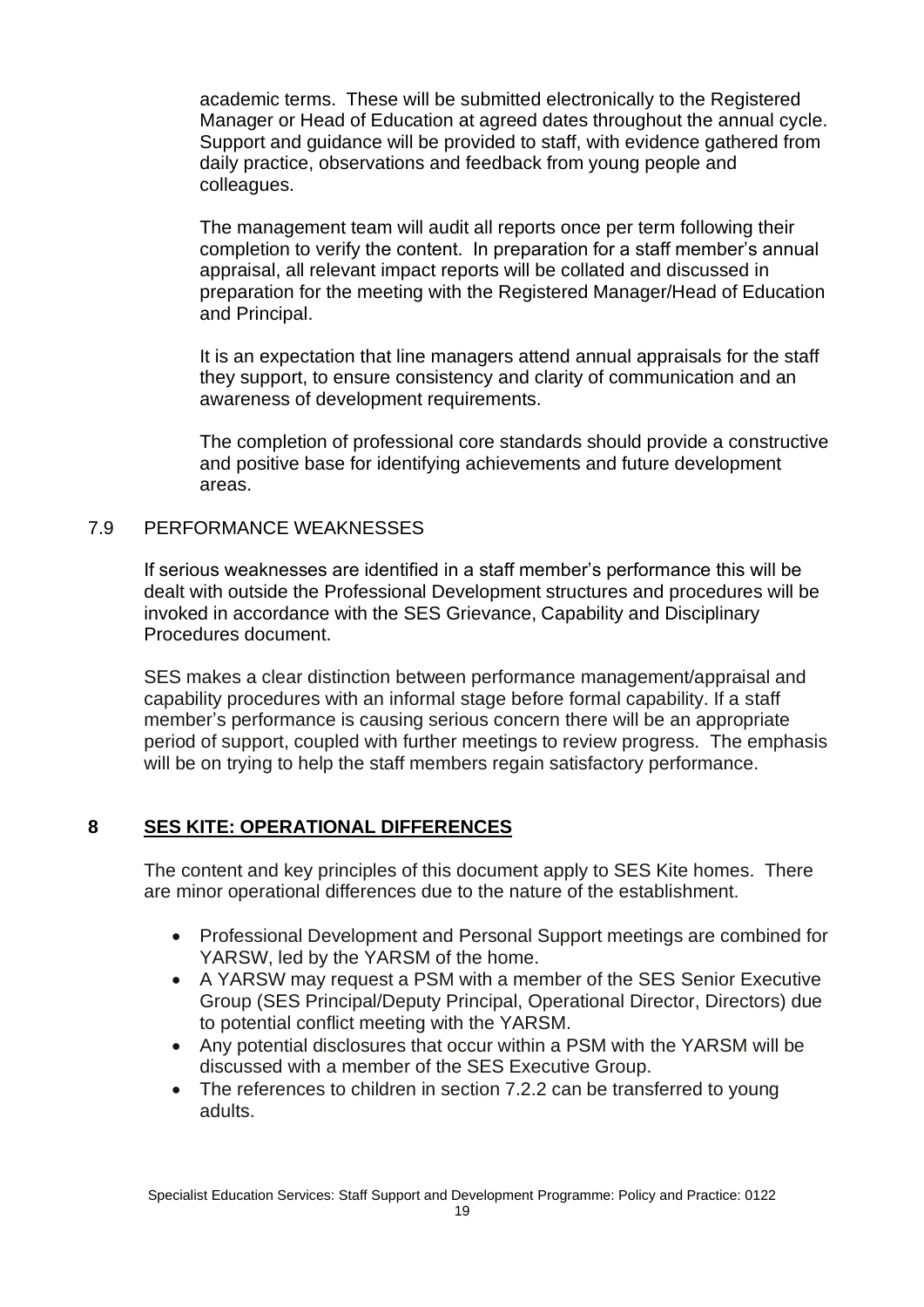#### **9 REFERENCE DOCUMENTATION**

This Policy and Practice document was written with due reference to:

- The Education (School Teacher's Appraisal) (England) Regulations
- DfE Policy Guidance
- Performance Management Policy guidance from; NEU, NASUWT, ATL

This policy and practice document complies with discrimination legislation and should be read in conjunction with the SES Equality and Diversity Policy and Practice document.

#### **10 APPENDICES**

The example documents attached here for illustration refer to Avocet House. There are parallel documents for Turnstone House and SES Kite homes.

- Professional Development Meeting and Personal Support Meeting Recording Sheet
- Personal Report (example for Avocet House, format applies to all SES)
- Line Manager's Checklist for Professional Development Plan Review Meeting
- Personal Development Plan Outline and Example Plans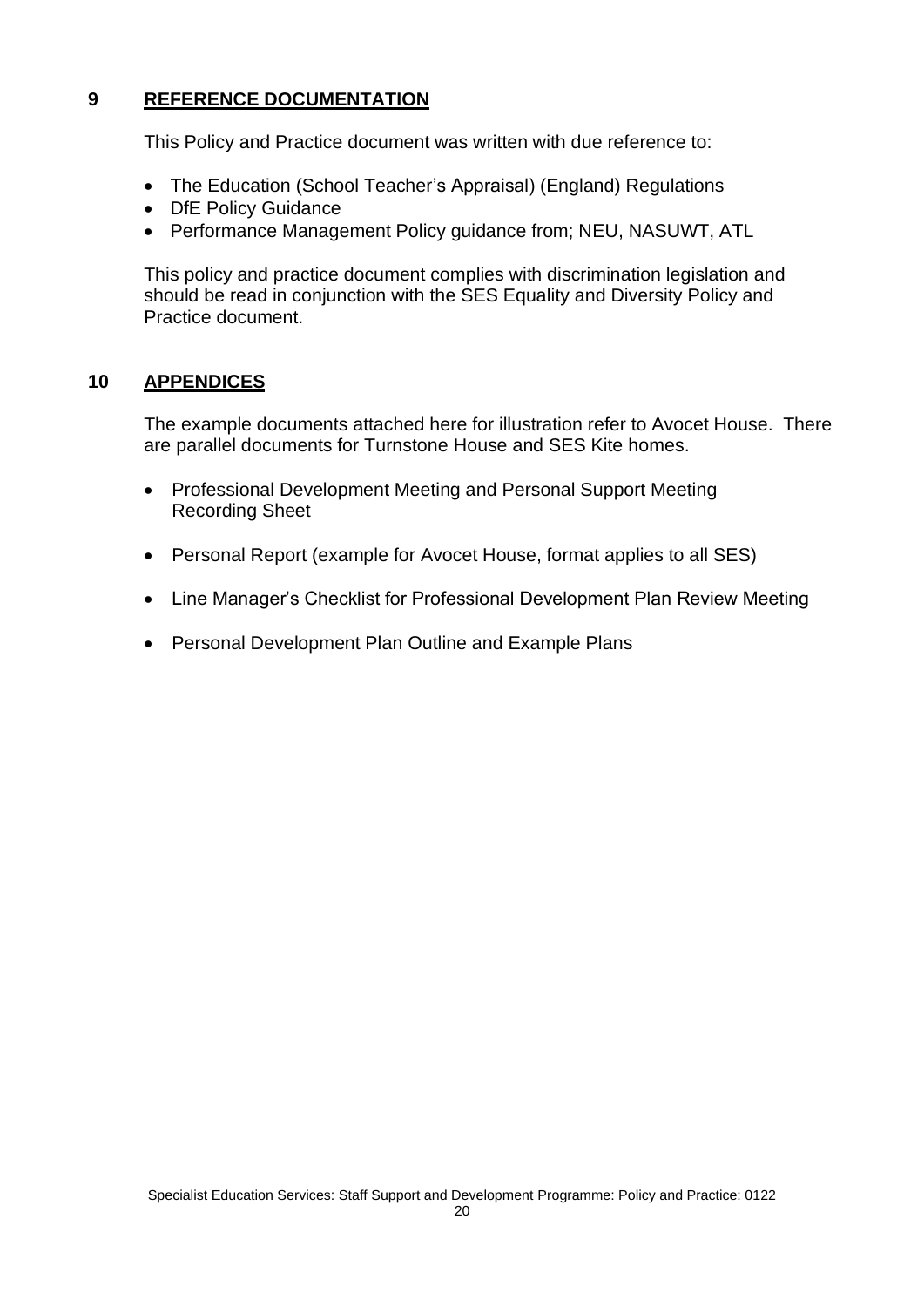#### **PROFESSIONAL DEVELOPMENT MEETING/PERSONAL SUPPORT MEETING** *(please highlight one of the above)*

| <b>Staff Member:</b>      |  |                                                                                      |  |                        |  |                                       |  |
|---------------------------|--|--------------------------------------------------------------------------------------|--|------------------------|--|---------------------------------------|--|
| Date:                     |  | <b>Start time:</b>                                                                   |  | <b>End time:</b>       |  | <b>Duration:</b>                      |  |
| to                        |  |                                                                                      |  |                        |  |                                       |  |
| Regular<br><b>Partner</b> |  | <b>New</b><br><b>Partner</b>                                                         |  | Non-regular<br>partner |  | please tick box(es)<br>as appropriate |  |
|                           |  | <b>Training Record - please list all training received since the last PD meeting</b> |  |                        |  |                                       |  |

| <b>Staff member signature:</b>         |  |  |  |
|----------------------------------------|--|--|--|
| PD partner's name:                     |  |  |  |
| <b>OR</b>                              |  |  |  |
| PS partner's name:                     |  |  |  |
| Signature:                             |  |  |  |
| Date and time set for next<br>meeting: |  |  |  |

#### *PLEASE TURN OVER TO RECORD A SUMMARY OF YOUR DISCUSSION*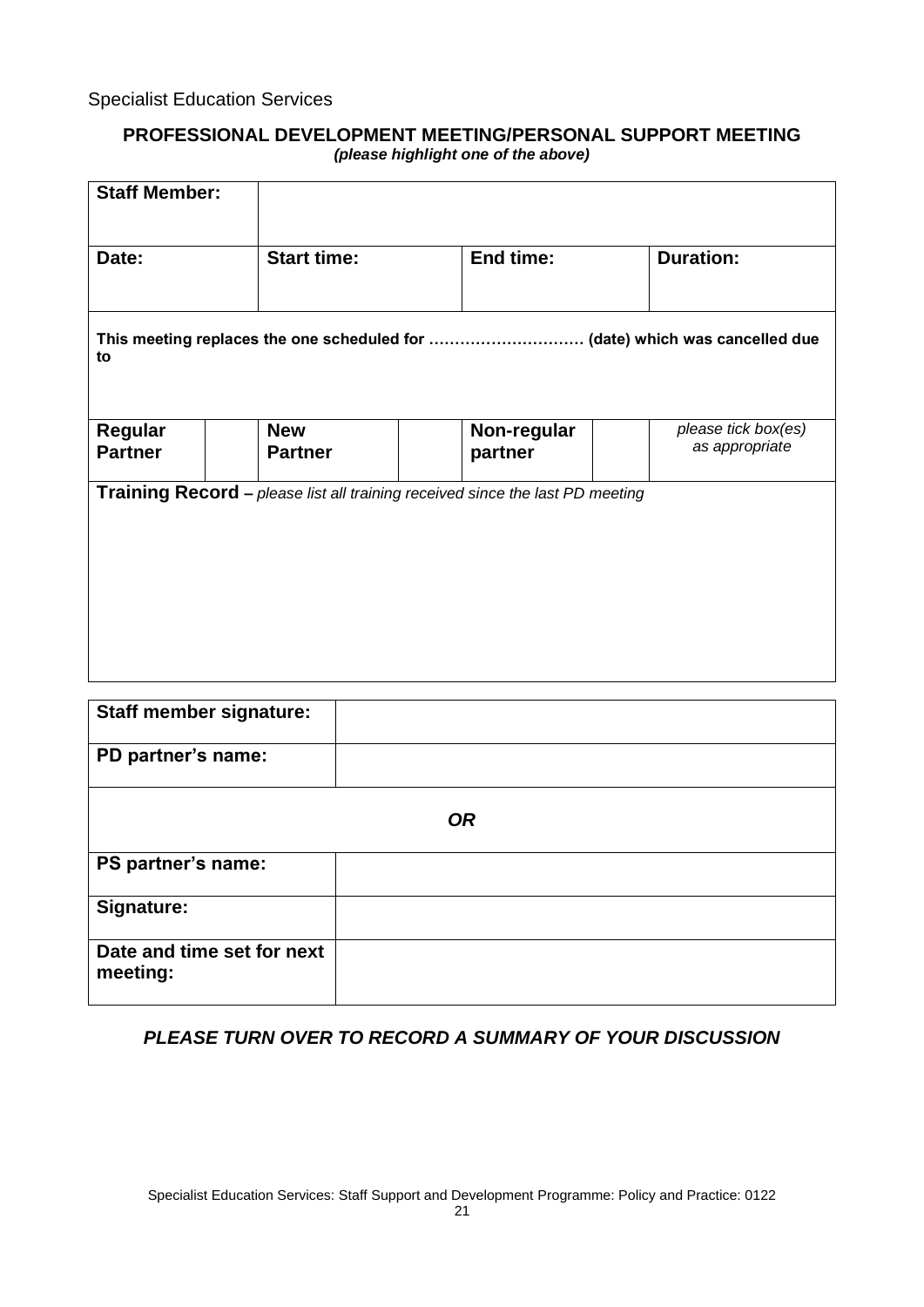# **AVOCET HOUSE**

## **Staff Support and Development Programme**

# **PERSONAL REPORT**

Staff Member: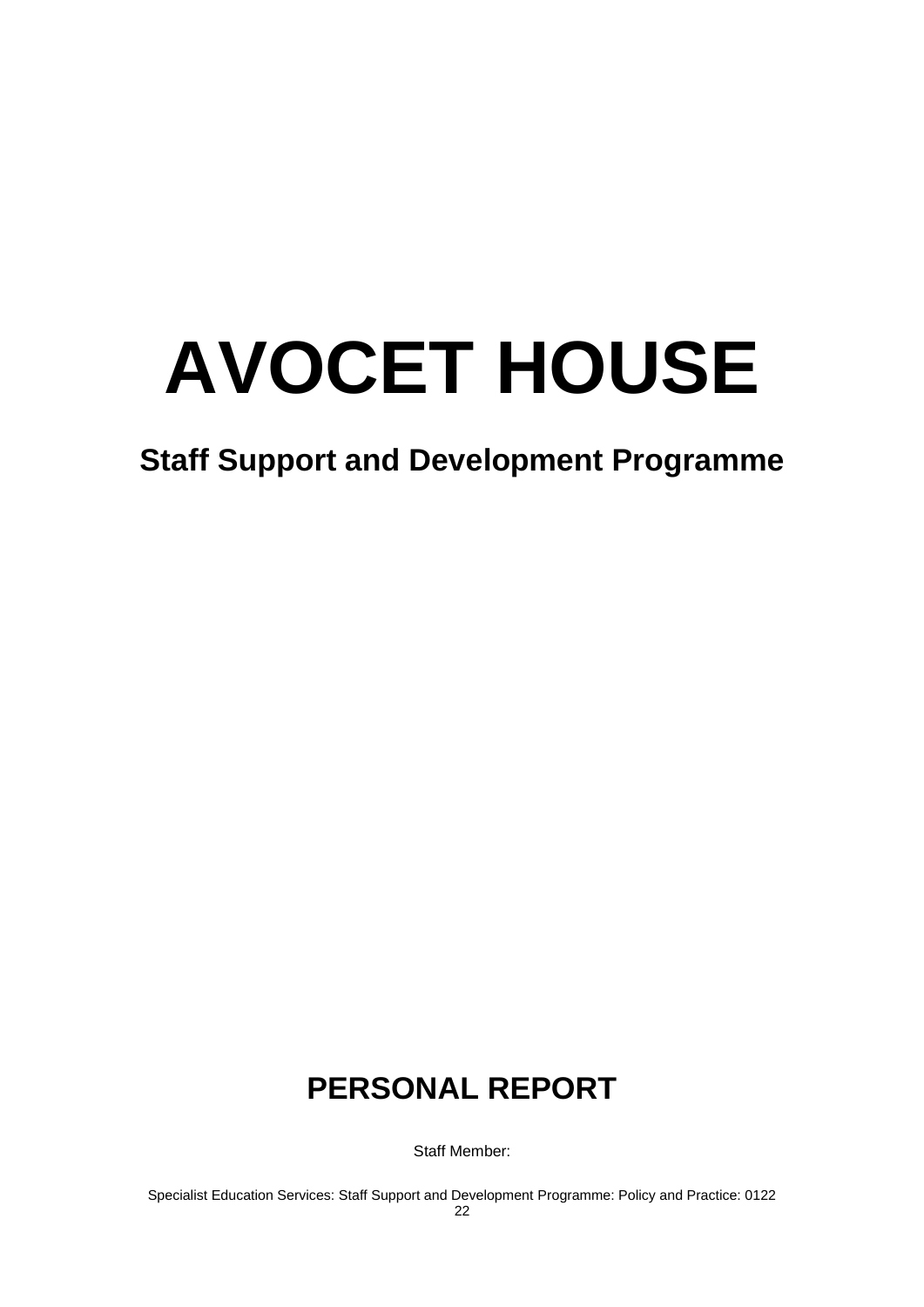The questions in this document are intended to help you think objectively about your development and will form a basis for discussion in your next development session prior to drawing up your new PDP.

a. Have your Professional Development sessions happened at the expected frequency? YES/NO Comments.

Have you found these sessions productive and why?

b. Have your Personal Support Meetings happened at the expected frequency? YES/NO Comments.

Have you found these sessions productive and why?

c. Do you have a clear understanding of the requirements of your post? If not, specify the areas that are not clear.

d. Is your present job description a true reflection of your present role and responsibilities? If not please state areas of work that have altered in any way.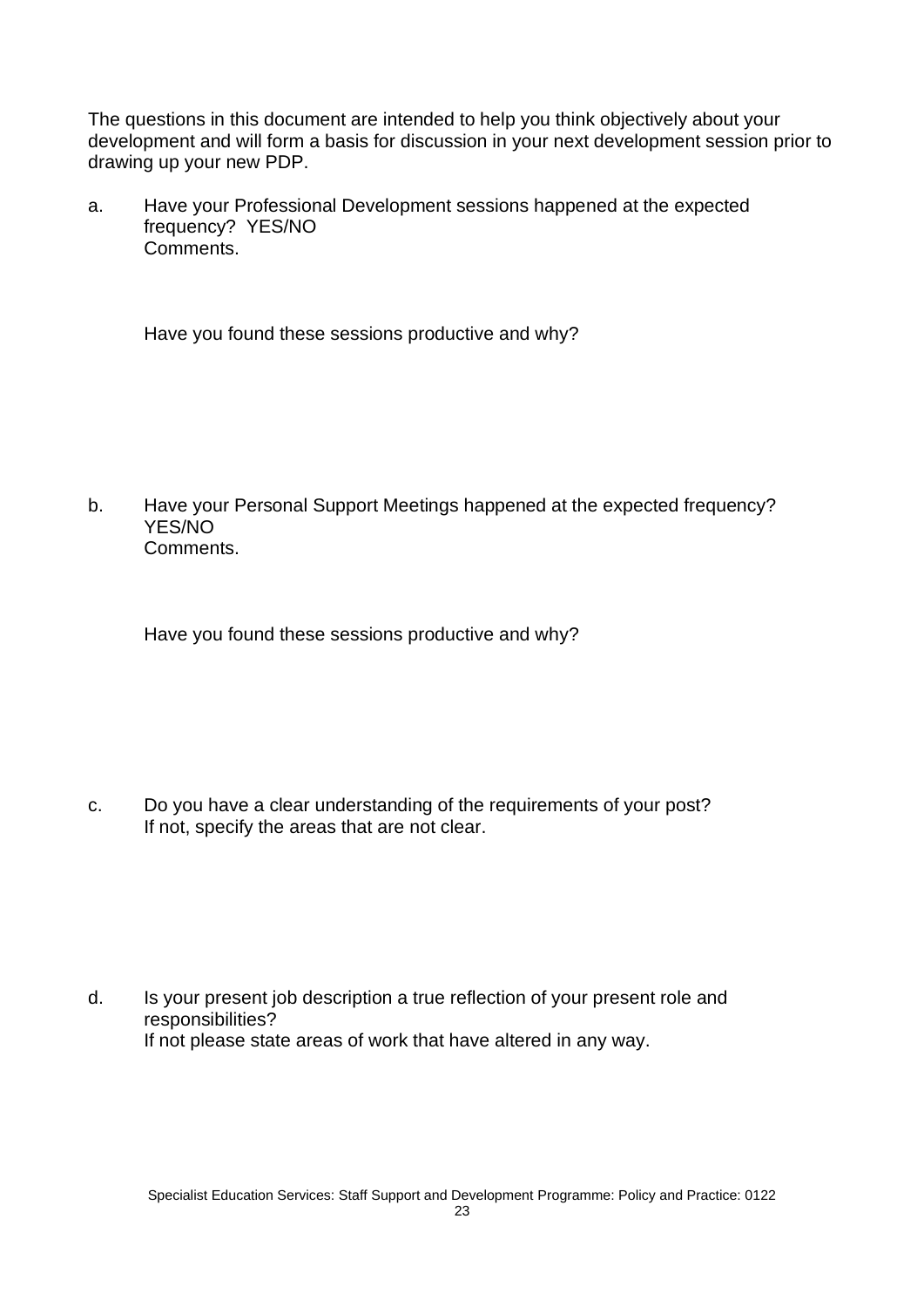e. What do you feel you have achieved this year?

f. Which aspects of your work have given you greatest satisfaction?

g. Which aspects of your work have given you least satisfaction?

h. Do you feel that your capabilities are fully used in your present job? Can you suggest how you could make better use of them?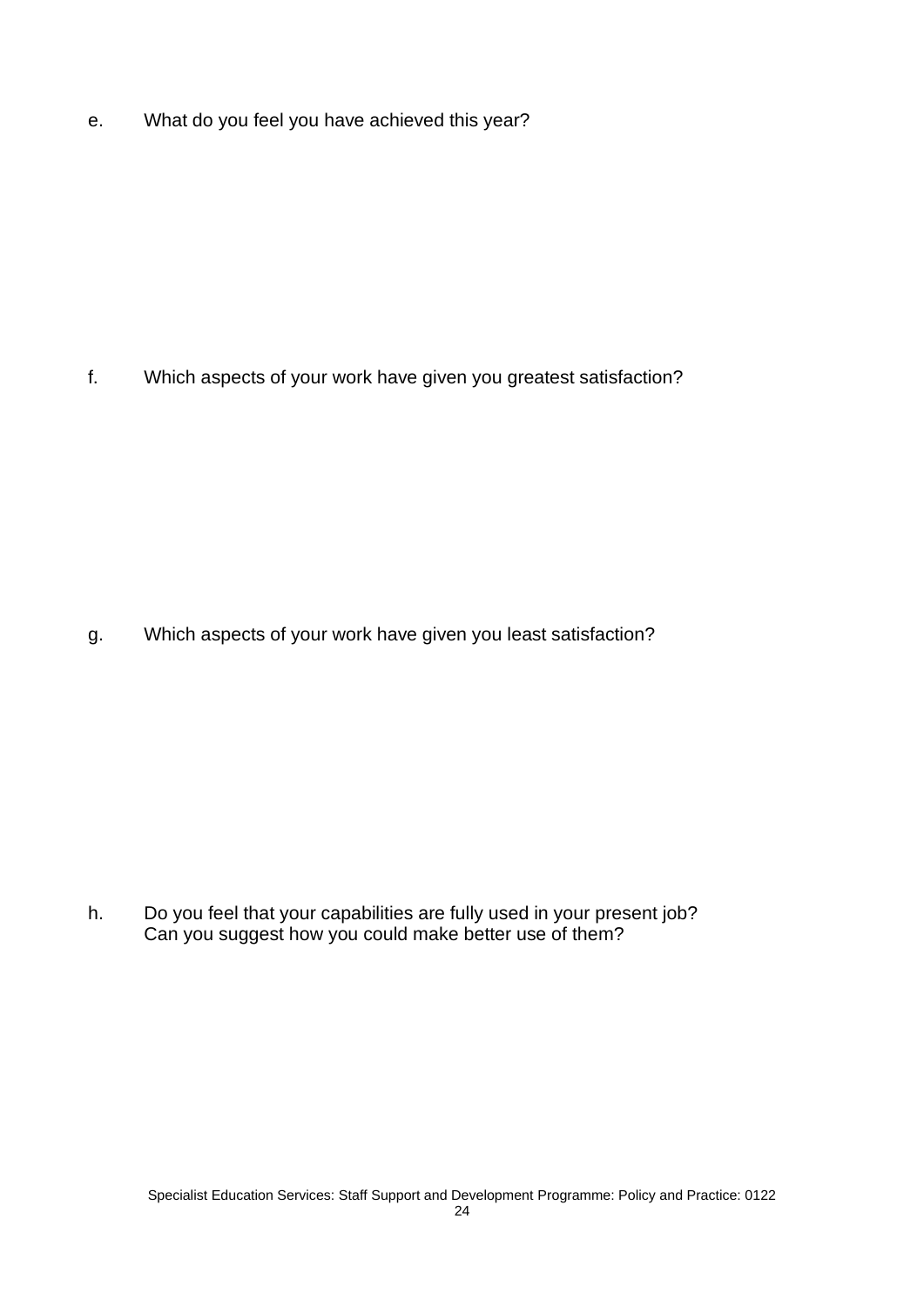i. What changes can be made in your present job that would increase your effectiveness?

j. What opportunities have you taken for your own professional development during your current PDP?

k. What other development needs do you feel you have?

l. What do you see as your main development targets for the coming period?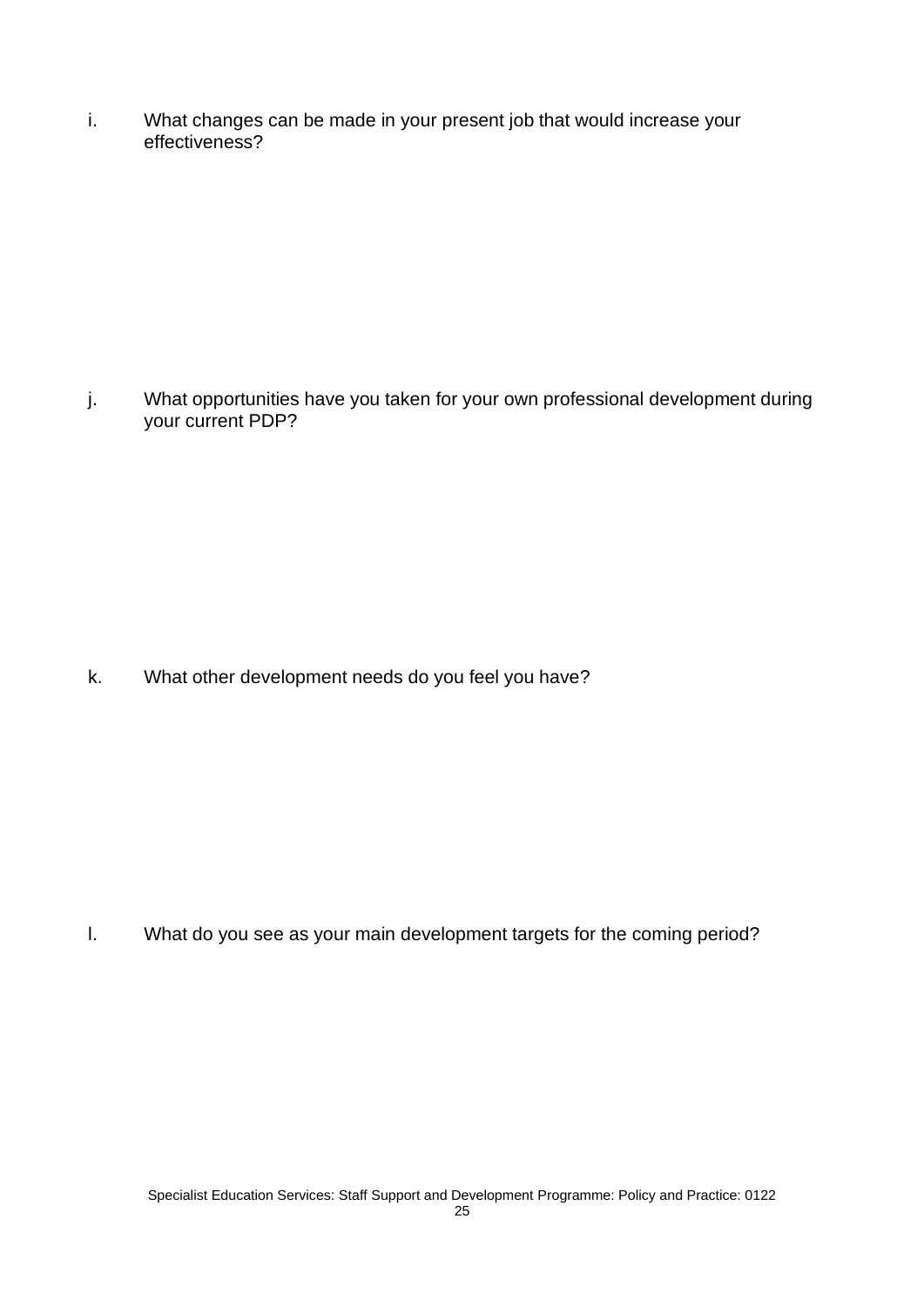m. What are your future plans? How do you see your career developing in the short term (about 2 years), and in the medium term (over 4 years or more)?

n. Are there any other factors affecting your work that you wish to discuss?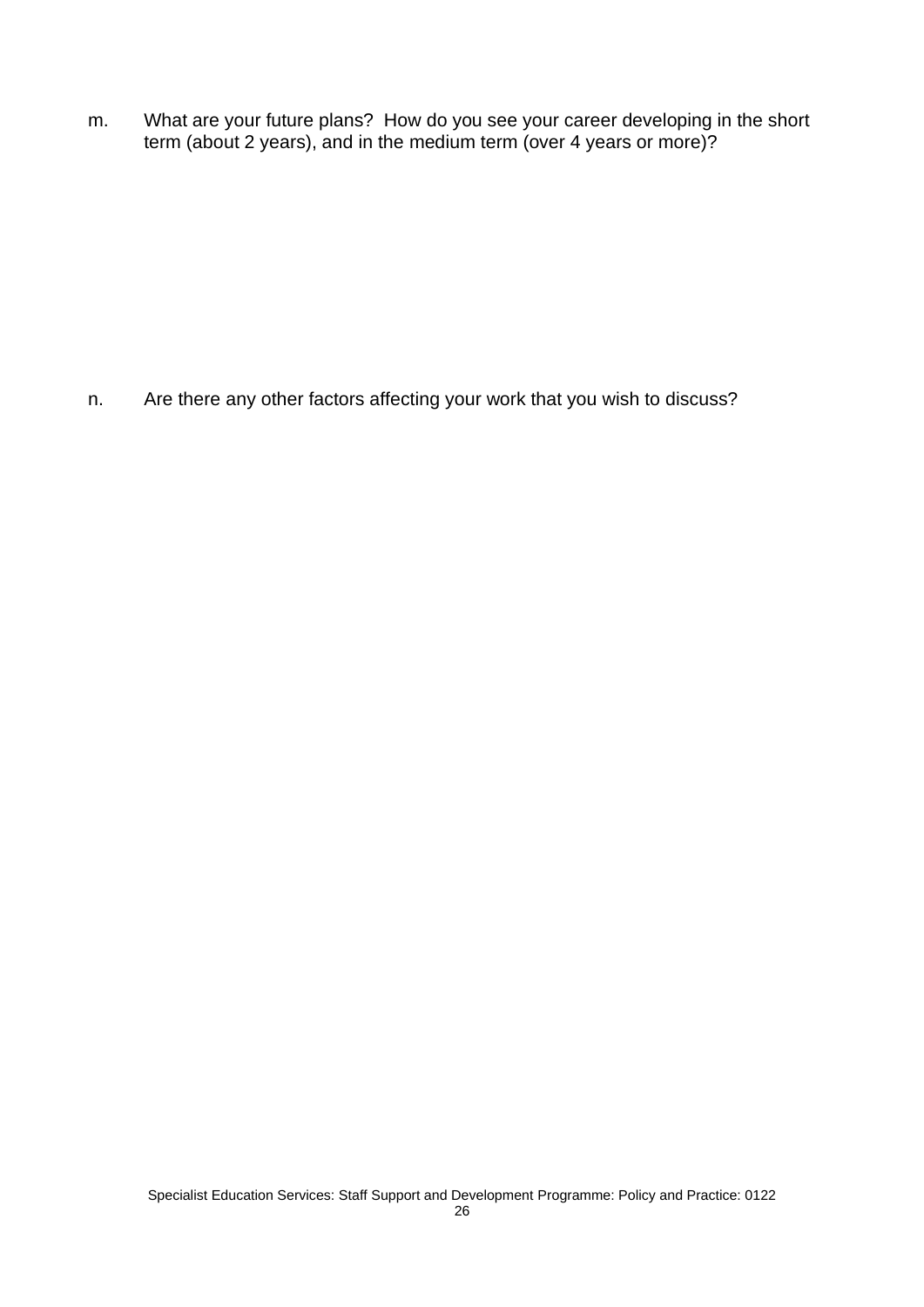## **Line Manager's Checklist for PDPlan Review Meeting**

| Minimum 5 days advance warning of PDP review meeting                                                                                          |  |  |  |
|-----------------------------------------------------------------------------------------------------------------------------------------------|--|--|--|
| <b>PDP Review Meeting</b>                                                                                                                     |  |  |  |
| reflect on achievements in last cycle – including performance criteria in last plan                                                           |  |  |  |
| ensure all evidence is available (e.g. PD Folder, core standards impact report +<br>any additional)                                           |  |  |  |
| identify any positive or negative influences on performance                                                                                   |  |  |  |
| consider support needs                                                                                                                        |  |  |  |
| consider impact of engagement in professional development                                                                                     |  |  |  |
| consider how far have the agreed performance criteria been met                                                                                |  |  |  |
| <b>Preparation for next PDPlan</b>                                                                                                            |  |  |  |
| consider what the staff member would like to achieve for the next cycle (with<br>reference to Avocet House/Turnstone House Development Plans) |  |  |  |
| consider professional standards (teachers) or competencies (Diplomas)                                                                         |  |  |  |
| identify supporting PD                                                                                                                        |  |  |  |
| consider professional aspirations                                                                                                             |  |  |  |
| consider job description                                                                                                                      |  |  |  |
| Discuss proposed observations and timescales (3 per cycle or equivalent)                                                                      |  |  |  |
| Draft written PD evaluation record within 5 days of meeting                                                                                   |  |  |  |
| Attach job description and new PDPlan                                                                                                         |  |  |  |
| Within 10 days of the meeting produce final versions of evaluation, job<br>description and new PDPlan                                         |  |  |  |
| Plan PD meetings as far in advance in the diary as possible (ideally 12)<br>mths)                                                             |  |  |  |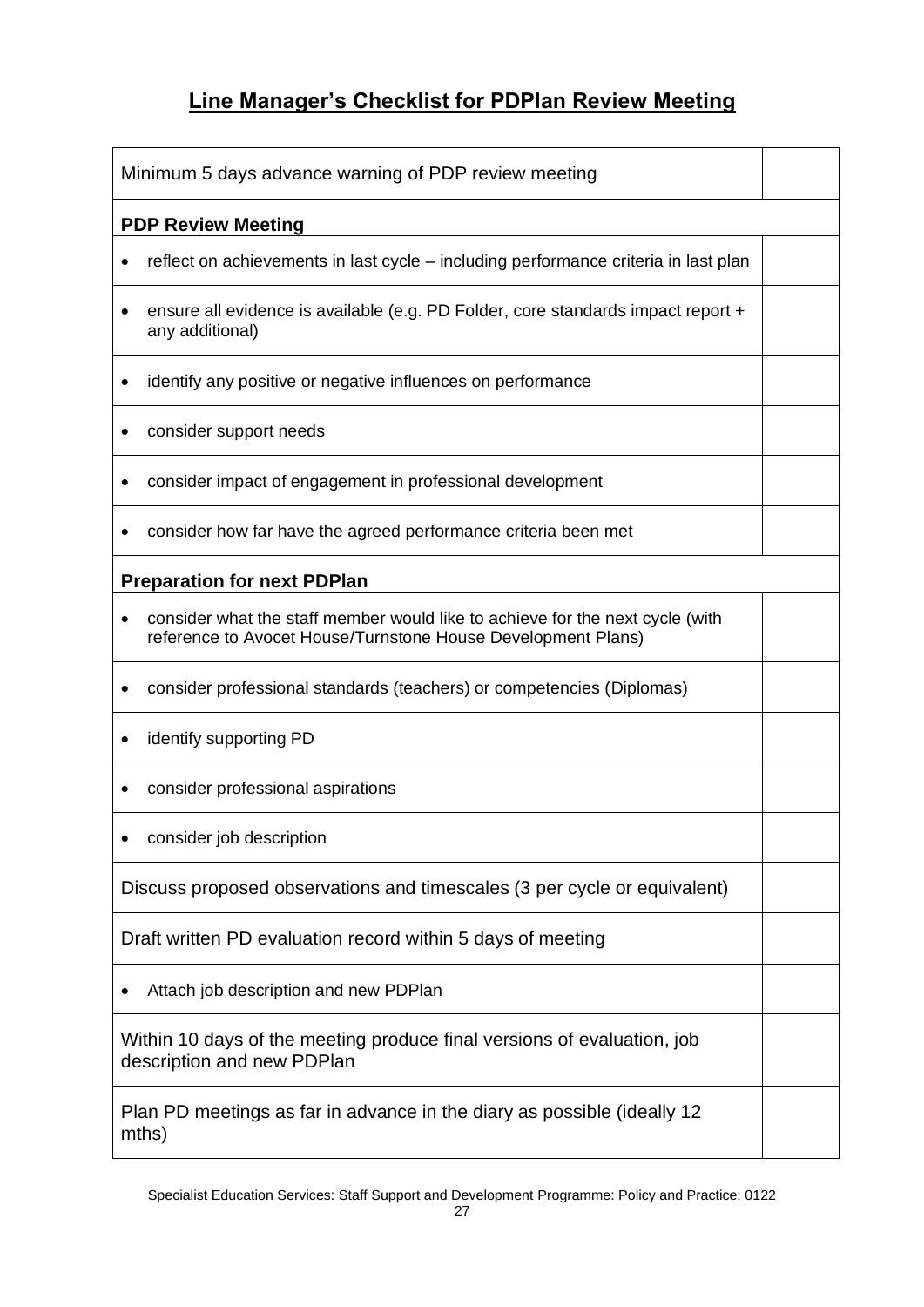# **PROFESSIONAL DEVELOPMENT PLAN**

Staff Development is *".....an experiential involvement by a (staff member) in the process of growing. This process is not short term. It is a continuous, never ending developmental activity."*

Cawood, J. and Gibbon, J. 1981

| <b>Team Member:</b>          |  |                     |  |  |
|------------------------------|--|---------------------|--|--|
| PDPlan for the year/period   |  |                     |  |  |
| <b>From</b><br>(month/year): |  | To<br>(month/year): |  |  |

*Please also sign on the last page*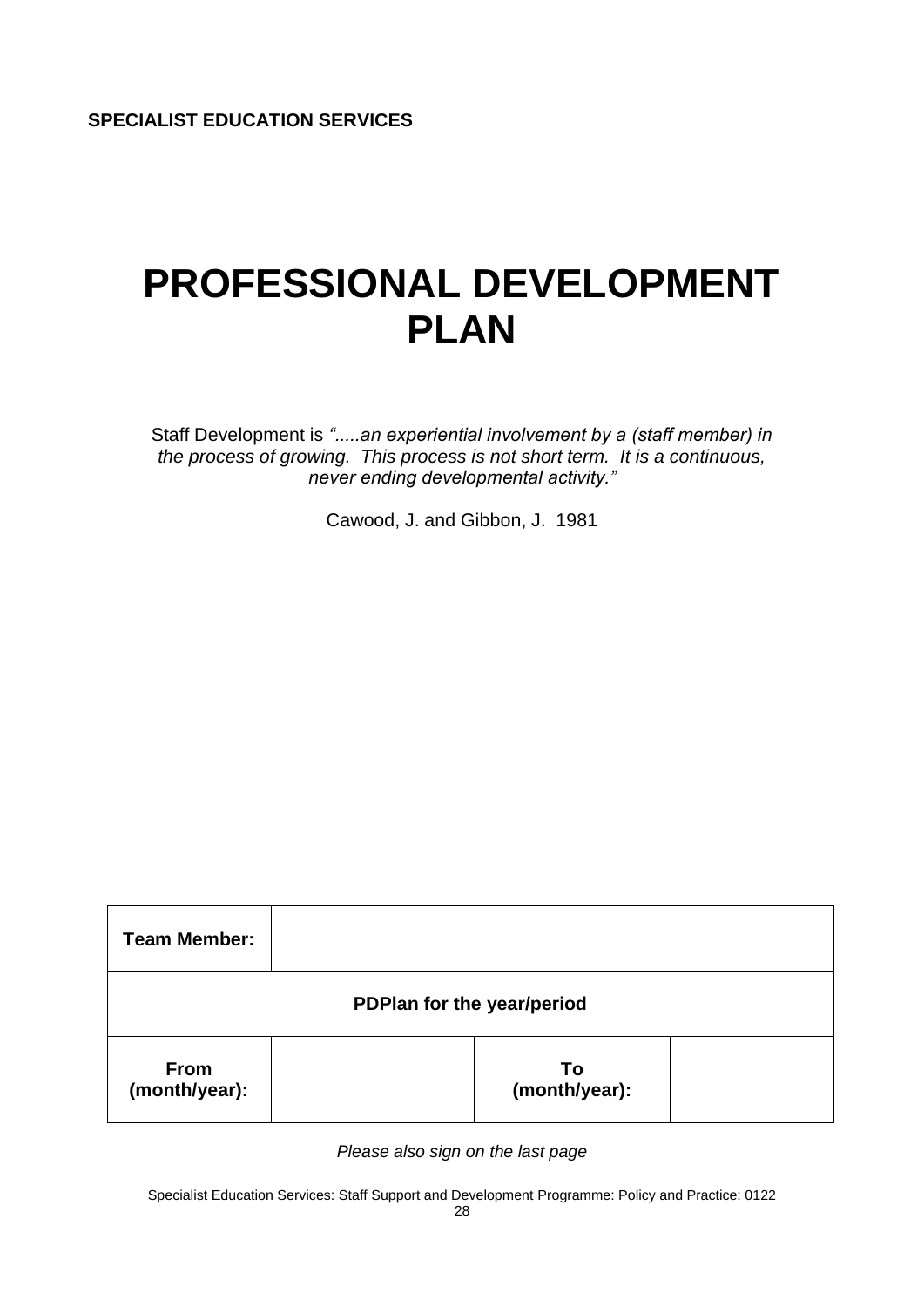#### **Area of Focus 1:**

*What is this area of focus about?*

#### Agreed Actions

*What actions are planned to help with this area of development?*

#### Student Outcomes

*What will be the outcomes for children as a result of the above actions?*

#### Desired Outcomes for Staff Member

*What will be the outcomes for the staff member (or others) as a result of the above actions?*

#### **Monitoring**

*How will this plan be monitored? How will we know what the outcomes are?*

#### **Timescale**

*Start date? Progress check when? Evaluated by when?*

#### **Area of Focus 2:**

Agreed Actions

Student Outcomes

Desired Outcomes for Staff Member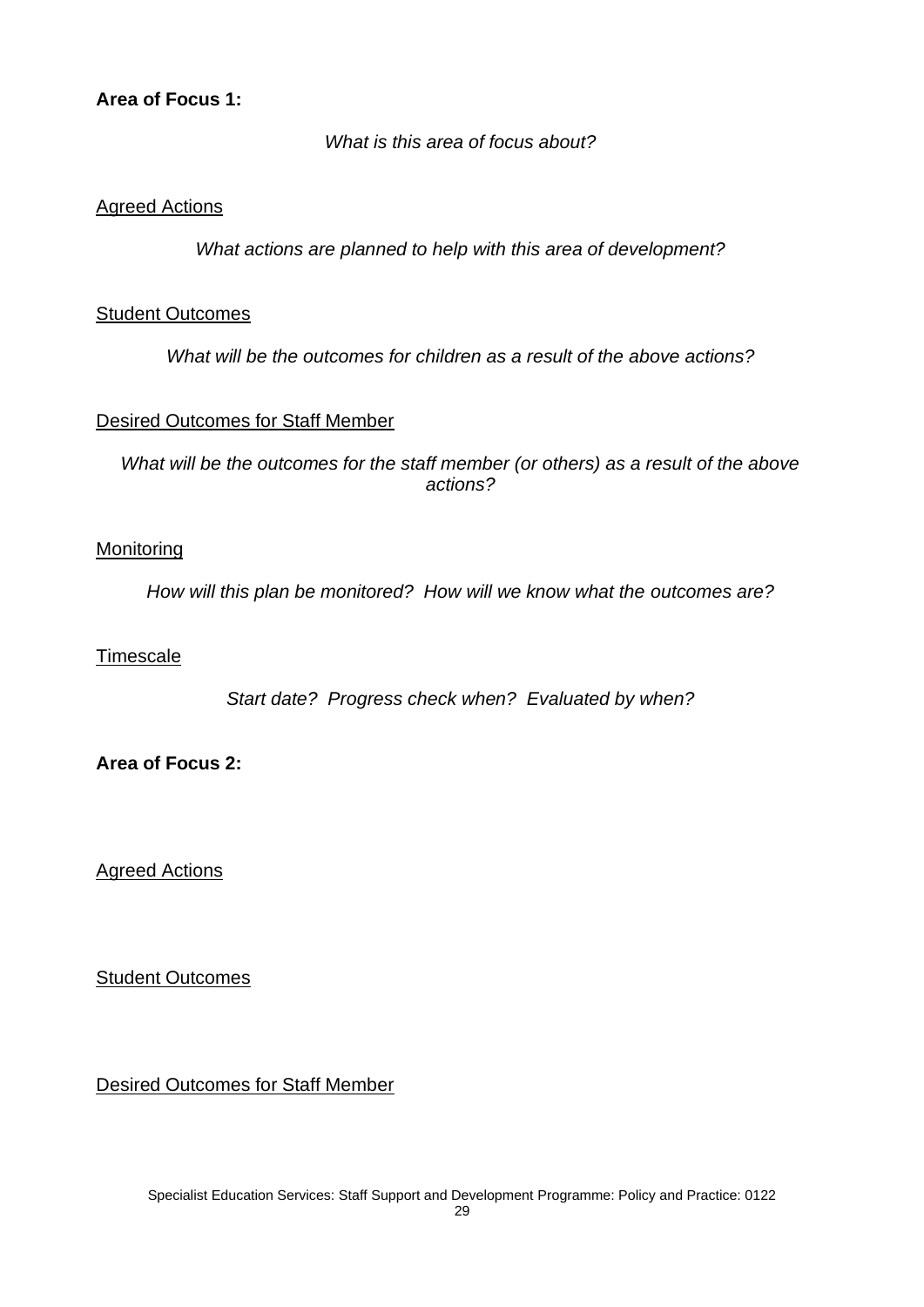**Monitoring** 

#### **Timescale**

**Area of Focus 3:**

Agreed Actions

**Student Outcomes** 

Desired Outcomes for Staff Member

**Monitoring** 

**Timescale** 

#### **Signed:**

| <b>Staff Member</b>                                   | Date: |
|-------------------------------------------------------|-------|
| <b>Line Manager</b>                                   | Date: |
| <b>Registered Manager/Head of</b><br><b>Education</b> | Date: |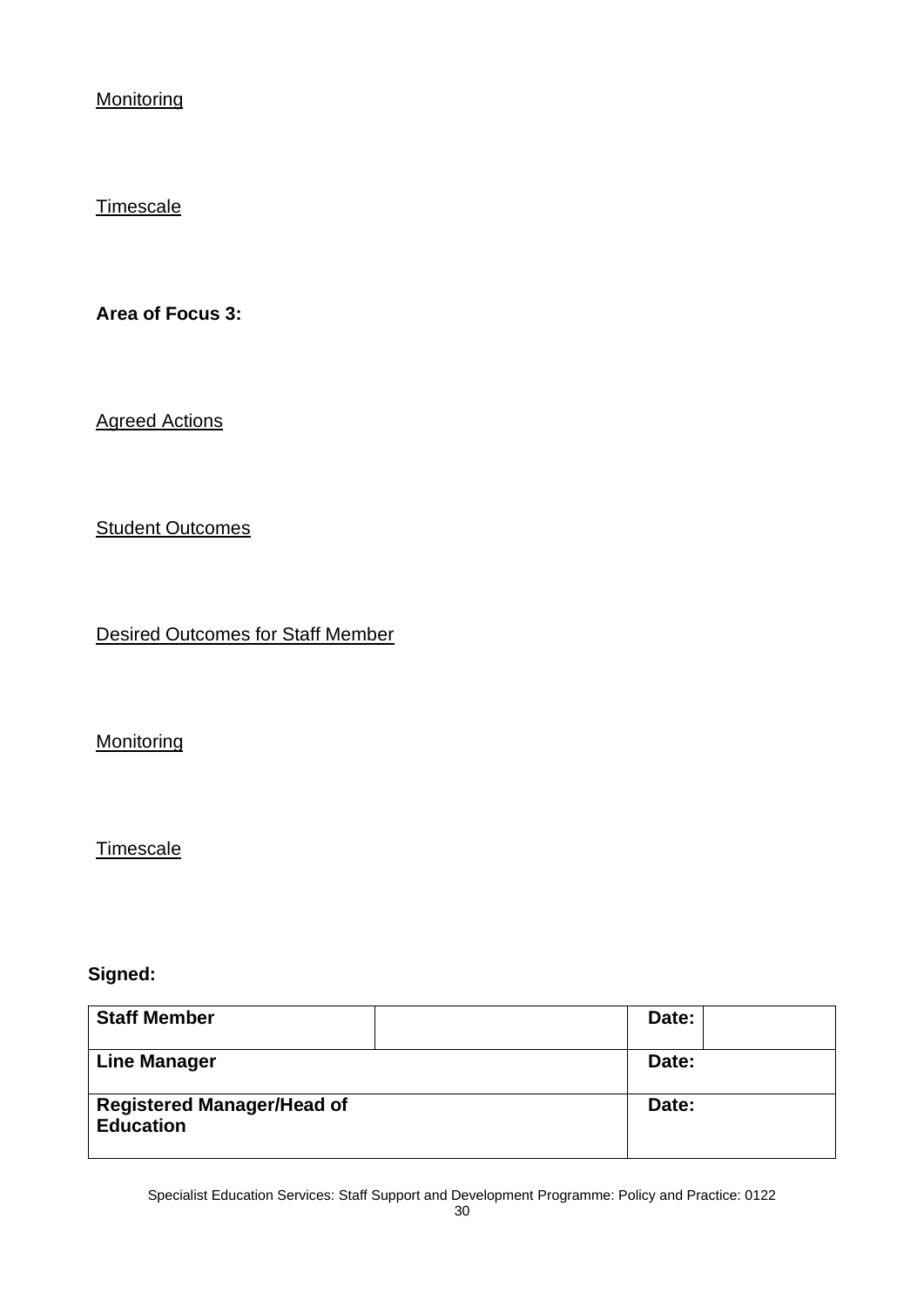**SPECIALIST EDUCATION SERVICES: AVOCET HOUSE**

# **PROFESSIONAL DEVELOPMENT PLAN EVALUATION**

| <b>Team Member:</b>           |  |                     |  |  |
|-------------------------------|--|---------------------|--|--|
| PDPlan for the year/period    |  |                     |  |  |
| <b>From</b><br>(month/year):  |  | To<br>(month/year): |  |  |
| Date of<br><b>Evaluation:</b> |  |                     |  |  |

*Please also sign on the last page*